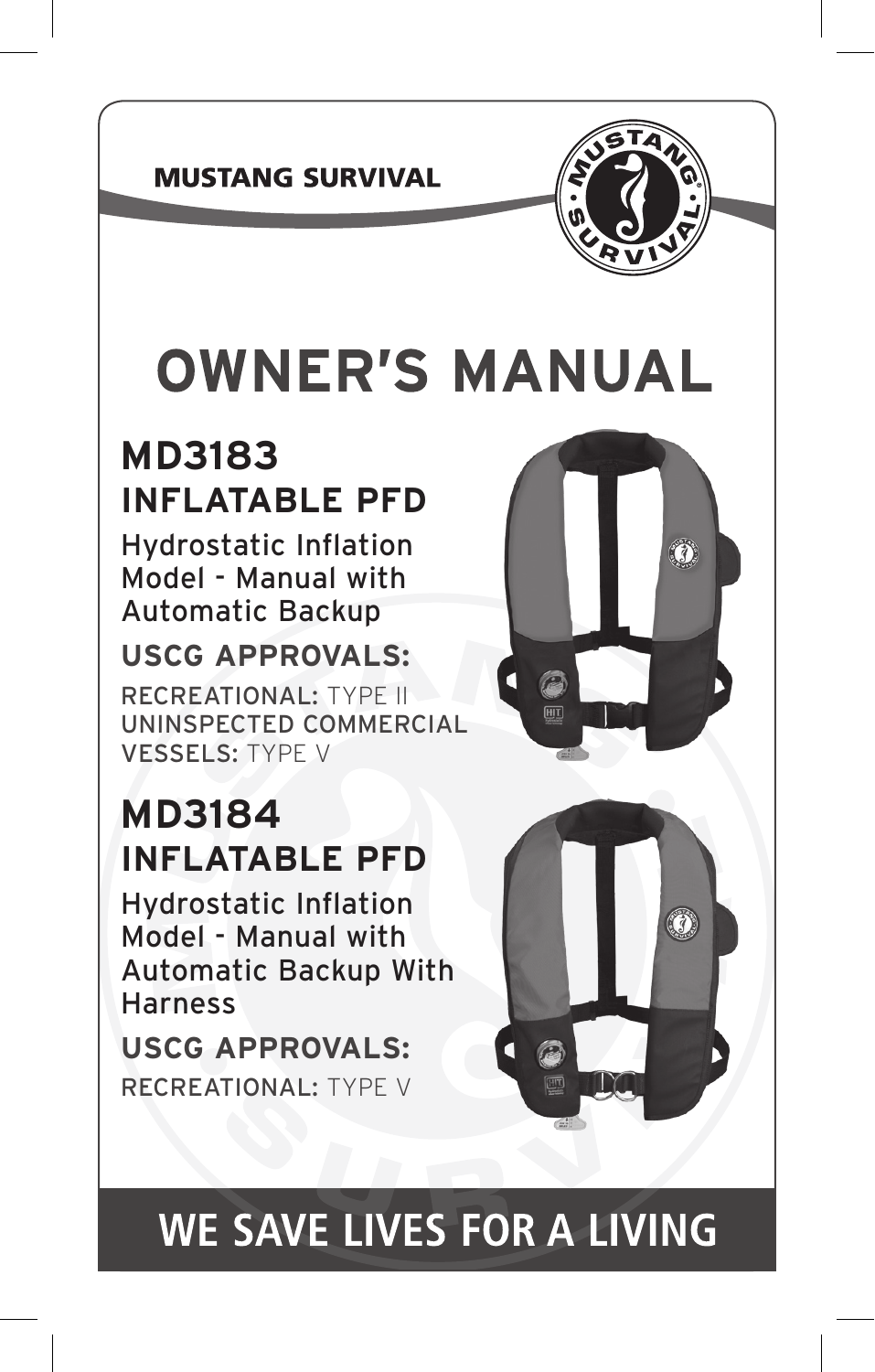#### **CONTENTS**

Page 1 Approval Conditions and Carriage Requirements

2 Note to Uninspected Commercial Vessel Operators

2 Why are PFDs Required Safety Equipment?

2 What is an Inflatable PFD?

3 Instructions for Use

- 3 Uninspected Commercial Vessel Use
- 3 Component Inspection Instructions
- 4 Readiness Checklist
- 4 Sizing and Fit

4 Donning Instructions

- 5 Inflating Your Inflatable PFD
- 6 Special Considerations for Inflatable Devices
- 7 Deflating the Inflatable PFD
- 8 Usage Below Freezing
- 8 Re-arming Your PFD
- 11 Repacking
- 13 Sailing Harness
- 14 Is Your PFD in Good and Servicable Condition?
- 15 Care and Maintenance Instructions
	- 17 Cleaning and Storing of Your Inflatable PFD
- 17 How and Why to Test Your PFD
- 17 How Do You Test Your PFD Using the Automatic Inflator?
- 18 How Do You Test Your PFD Using the Manual Inflator?
- 19 How Do You Test Your PFD Using the Oral Inflator?
- 19 Wear Your PFD
- 20 Hypothermia
- 21 Each of These Devices is Intended to Help You Save Your Own Life
- 22 Inflatable PFD Safety Accessories
- 22 Additional Information
- 22 Airline Operator Policy on Carriage of Inflatable PFDs and CO<sub>2</sub><br>Cartridges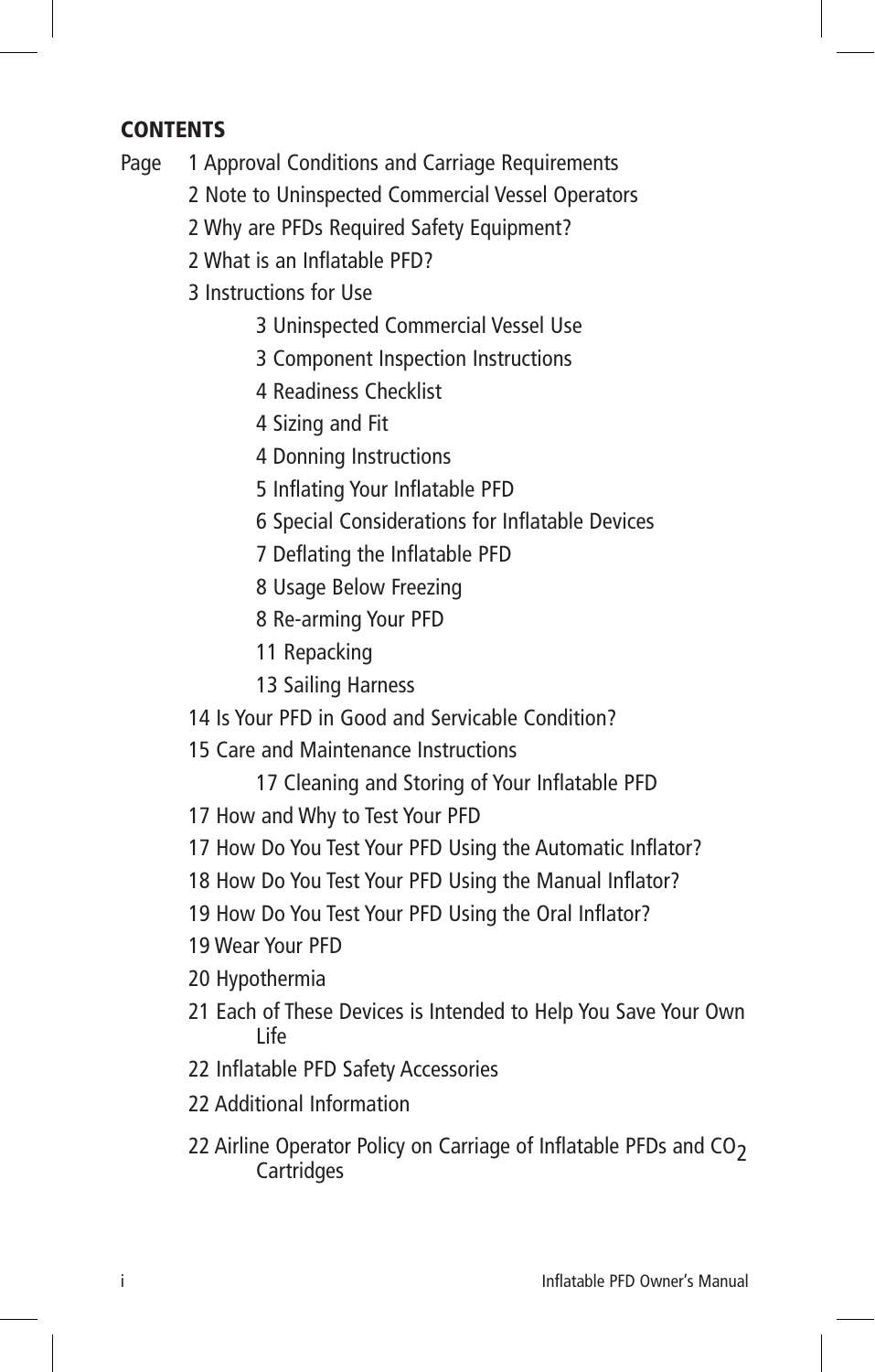#### APPROVAL CONDITIONS AND CARRIAGE REQUIREMENTS

Recreational - Approved for recreational use by the U.S. Coast Guard (USCG) as a Type II (Model MD3183), or Type V (Model MD3184) Personal Flotation Device (PFD). Neither are approved for water skiing or other high impact, high-speed activities. Model MD3184 has Type II performance but is approved as a Type V PFD because it has a built-in sailing harness that can cause injury if not properly used. A separate section titled "SAILING HARNESS" (p. 16) discusses requirements and features on the MD3184 only. USCG approval does not apply to the sailing harness because some of the risks associated with its use have not been evaluated.

Commercial - Model MD3183 is a U.S. Coast Guard approved Type V inflatable PFD, approved ONLY WHEN WORN for use on uninspected commercial vessels less than 40 feet in length not carrying passengers for hire as a substitute for a Type II PFD when used in accordance with this owner's manual.

#### **NOTE: MD3184 is not USCG approved for Uninspected Commercial Vessels.**

Conditions for Type V Approval in commercial applications:

- 1. The MD3183 must be worn before getting underway and whenever above deck and not within an enclosed space to meet the carriage requirement.
- 2. The operator of an uninspected commercial vessel is responsible for servicing and maintaining the MD3183 in good serviceable condition in accordance with this owner's manual. See Care and Maintenance Instructions (p. 17) for servicing information.
- 3. The operator of an uninspected commercial vessel is responsible for providing each person onboard with the safety information required for use of the MD3183. See page 2 for information.

General - When fully inflated, this Inflatable PFD will provide Type II in-water performance. This Inflatable PFD will turn most wearers from a face down to a face up position and provide support suitable for offshore conditions. See page 9 for re-arming instructions.

Inflatable PFDs are not approved for water skiing or other high-speed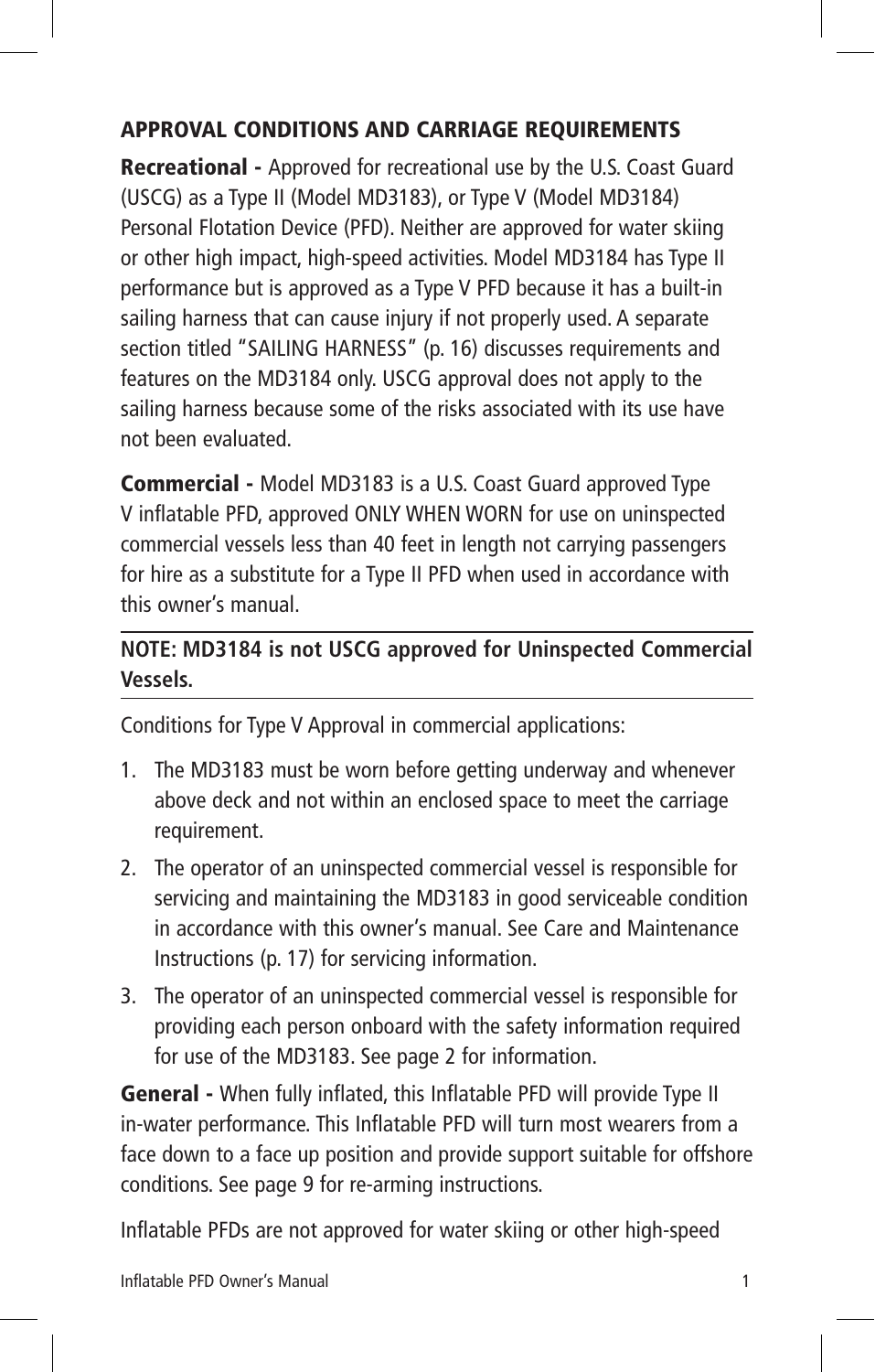activities. This Inflatable PFD was designed to be more comfortable and less restrictive to wear than inherently buoyant PFDs. When worn, used and serviced according to this owner's manual, this PFD can greatly increase your chances of survival in the water. **Not recommended for non-swimmers or weak swimmers.** Users of inflatable PFDs must be at least 16 years old.

#### NOTE TO UNINSPECTED COMMERCIAL VESSEL **OPERATORS**

The operator of the vessel is required to provide the following user information to each person on board.

Inflatable PFDs will not provide any buoyancy without being inflated. Follow these instructions to be sure your PFD is armed and donned correctly, and that you understand how to inflate the device.

Basic visual inspection for readiness, see p. 4

Inflation system status check, see p. 4

Donning, see p. 4

Inflation, see p. 5

## WHY ARE PFDS REQUIRED SAFETY EQUIPMENT?

Drownings are the leading cause of fatalities involving recreational and commercial vessels. A PFD provides flotation to help keep your head above water, help you to stay face up in the water, and increase your chances for survival and rescue. Most adults only need an extra 7 to 12 lbs (3.2 to 5.5 kg) of flotation to keep their heads above water. The proper size PFD will properly support the weight of the wearer.

Since this Inflatable PFD does not have inherent buoyancy, it provides flotation only when inflated. Familiarize yourself with the use of this Inflatable PFD so you know what to do in an emergency.

## WHAT IS AN INFLATABLE PED?

While traditional PFDs are inherently buoyant, inflatable PFDs, rely entirely on inflation for buoyancy. Uninflated, the Inflatable PFD is a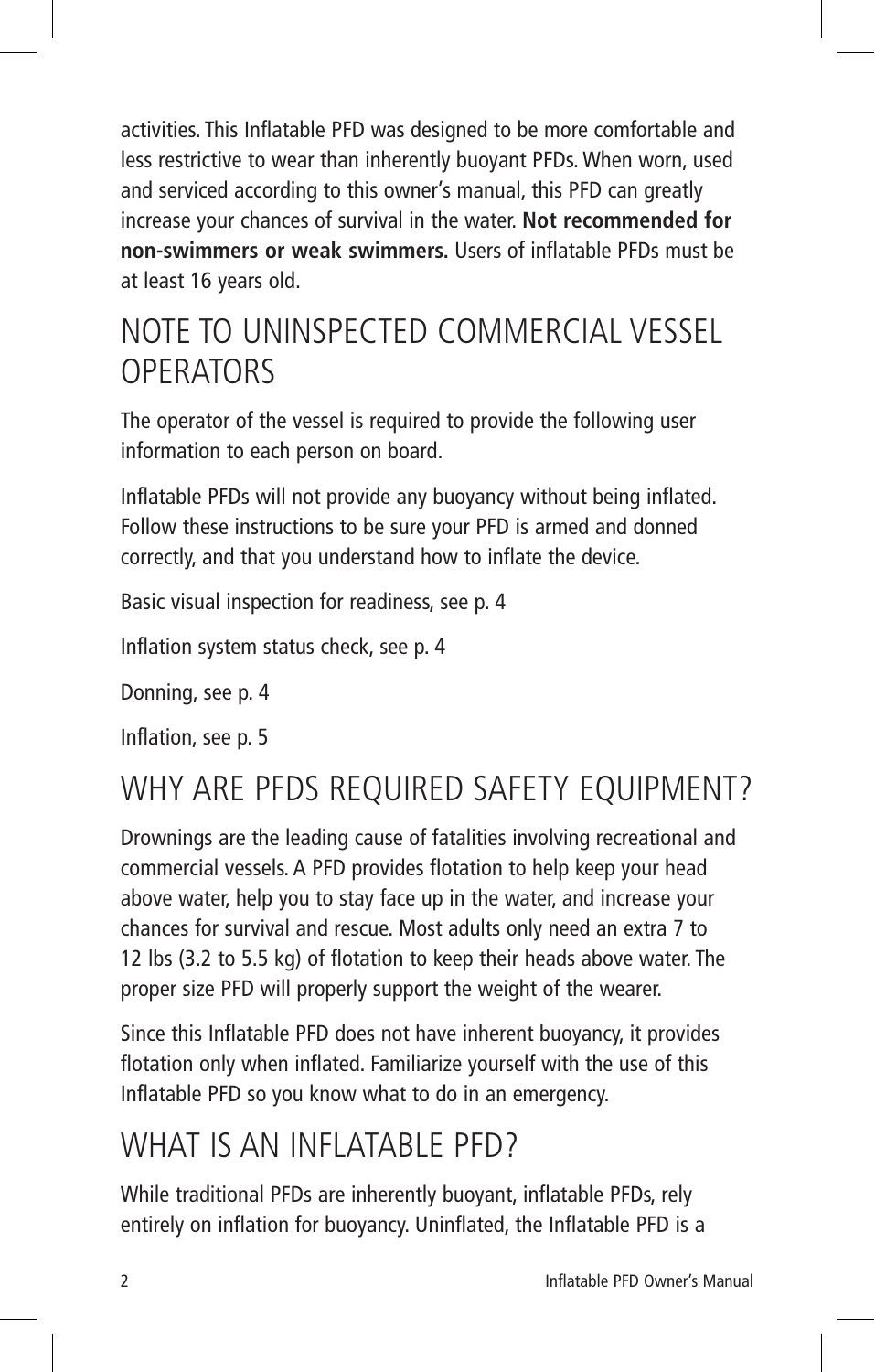comfortable slim collar that can be inflated at any time with a 33-gram  $CO<sub>2</sub>$  gas cylinder. The Inflatable PFD is designed to offer maximum mobility with minimum bulk. The Inflatable PFD can be inflated either automatically by water immersion, manually by jerking a pull-tab, or orally by mouth. It is recommended that you familiarize yourself with the procedures outlined in INSTRUCTIONS FOR USE (p. 3).

## INSTRUCTIONS FOR USE

This manual supplies instructional, maintenance and safety information for both models (MD3183, MD3184). The model number is listed on the underside label.

#### Uninspected Commercial Vessel Use

This Inflatable PFD is not approved for "hot work" and care must be taken to avoid damage from abrasion and sharp objects.

#### Component Inspection Instructions

1) Examine the single point status indicator through the window panel (Fig. 1 and 2). Ensure the indicator is green. If the indicator is red, the mechanism has been fired or is incorrectly fitted (see Re-arming Your PFD, p. 9).

#### **NOTE: The single point status indicator must be green before proceeding.**

- 2) Undo the zipper on the wearer's left side, exposing the oral inflator.
- 3) Ensure the oral-inflation dust cap is in the stowed position (Fig. 7).
- 4) Ensure the single point status indicator is green and the pull-tab lanyard is hanging on the outside; secure the zippers on the Inflatable PFD (see Repacking, p.13).

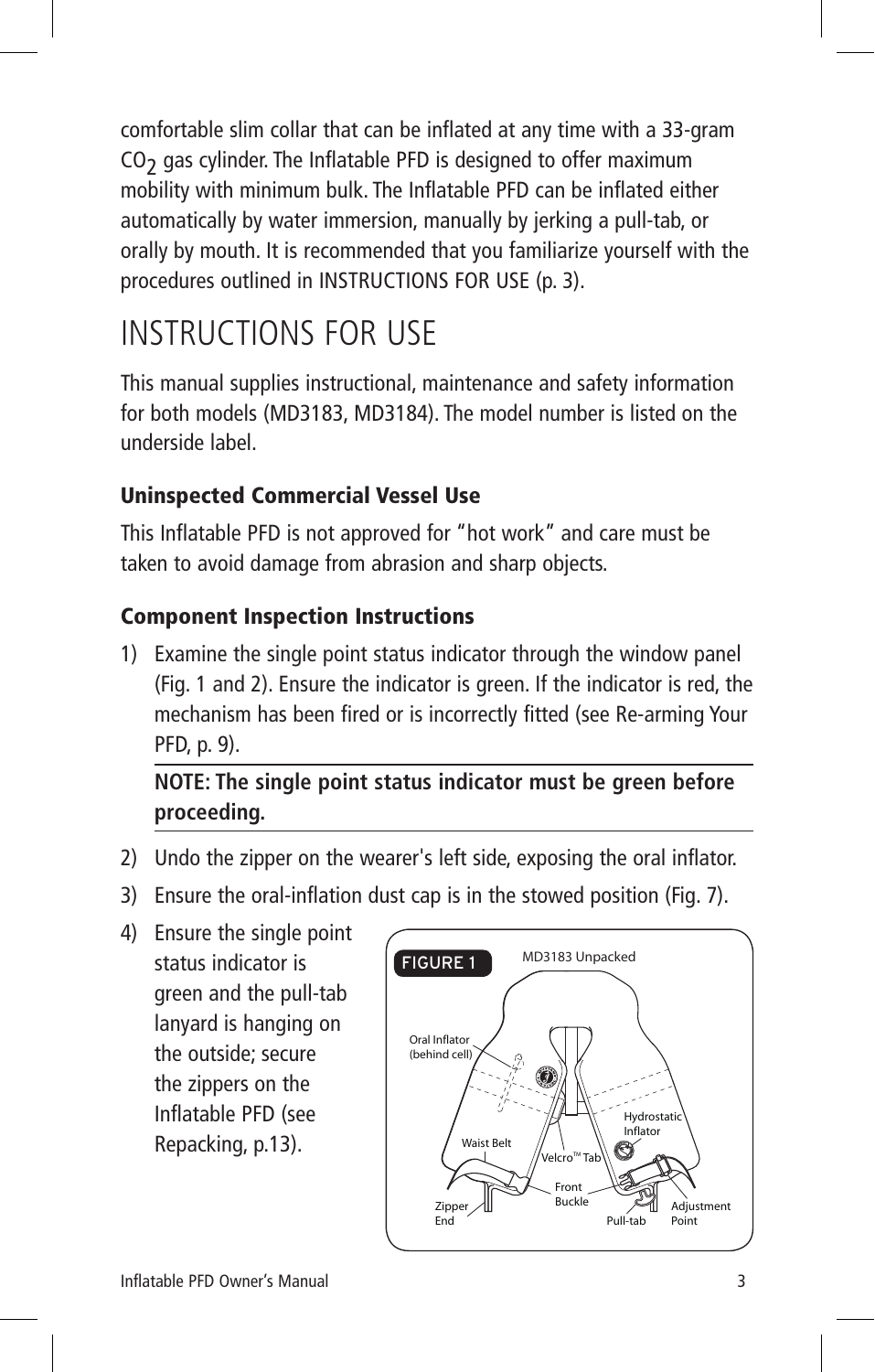5) Ensure the current date is not past the date on the inflator. If it is, replace the inflator (see Re-arming Your PFD, p. 8).

#### Readiness Checklist

Check your Inflatable PFD and ensure all of the checkpoints listed below are true before use.

 $\Box$  Single point status indicator is green (Fig. 1 and 2).



- $\Box$  Ensure the current date is not past the date on the inflator. If it is, replace the inflator (see Re-arming Your PFD, p. 8).
- $\Box$  All zippers, Velcro<sup>™</sup> and waist buckle are securely fastened.
- $\Box$  Oral-inflation dust cap is in the stowed position (Fig. 7).
- $\Box$  Inflatable PFD is not twisted.
- $\Box$  Ensure the inflation pull-tab is hanging on the outside (Fig. 31).
- $\Box$  No rips, tears, excessive abrasion or holes; all seams are securely sewn; and the cover, straps and hardware are still strong.

Your Inflatable PFD is ready for use if all applicable boxes are checked.

#### **NOTE: Contact your Mustang Dealer if you have any concerns about the readiness of your Inflatable PFD.**

#### Sizing and Fit

This PFD provides a minimum of 33.7 lbs of buoyancy when inflated and is designed for wearers over 16 years of age, with a chest range of 30-52 inches (76-132 cm) weighing over 80 pounds (36 kg).

#### Donning Instructions

It is important that the Inflatable PFD is properly adjusted to fit the person wearing it. An incorrect fit or improper fastening of attachments could impede its effectiveness.

1) All belts and straps are already threaded correctly and only need to be adjusted for fit.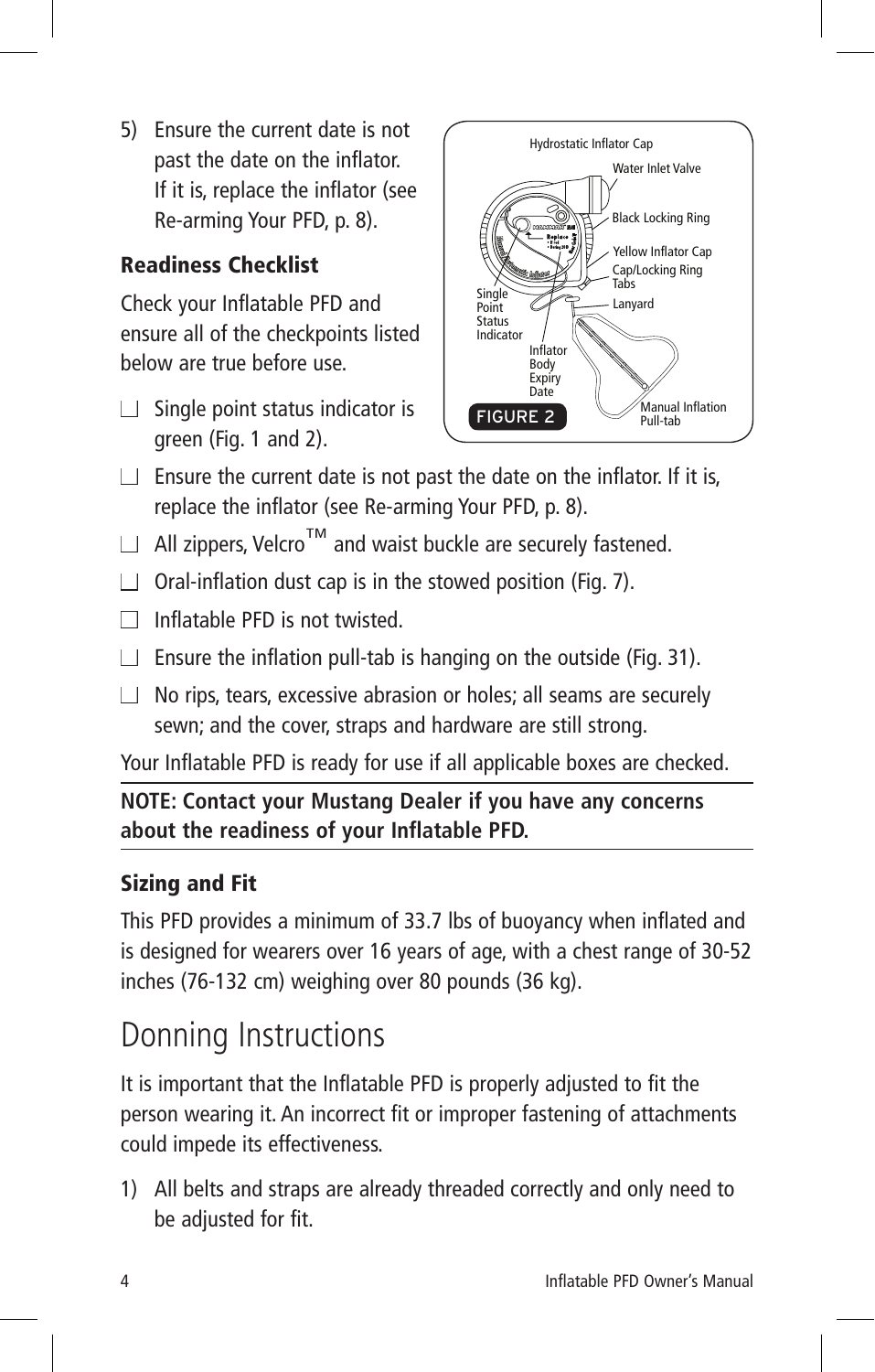For the non-harness model MD3183, the belt should fit below your rib cage adjusted to a tight personal fit.

For the harness model MD3184, the bottom of the belt must always be worn at least 2 inches (5 cm) above the lowest rib and adjusted to a tight personal fit.

2) Put the Inflatable PFD on just like a jacket (Fig. 3) and fasten the front buckle. Adjust the waist belt using the side buckle on the belt and secure the belt's loose end in the belt loop.

**WARNING: Do not wear Inflatable PFDs under clothing as the inflation could be restricted or you could be injured.**

#### Inflating Your Inflatable PFD



It is recommended that the following procedures be followed to inflate your Inflatable PFD:

#### 1) **Manual Inflation**

Activate the inflation system by jerking firmly downward on the pull-tab (Fig. 4). The Inflatable PFD should fully inflate within 5 seconds.

2) **Automatic Backup Inflation**  When the inflator is

Automatic Inflator Figure 4

lowered more than about 4 inches in the water, then the hydrostatic valve opens and lets the water meet the water sensitive element that in turn releases a stainless steel coil spring. The spring then drives a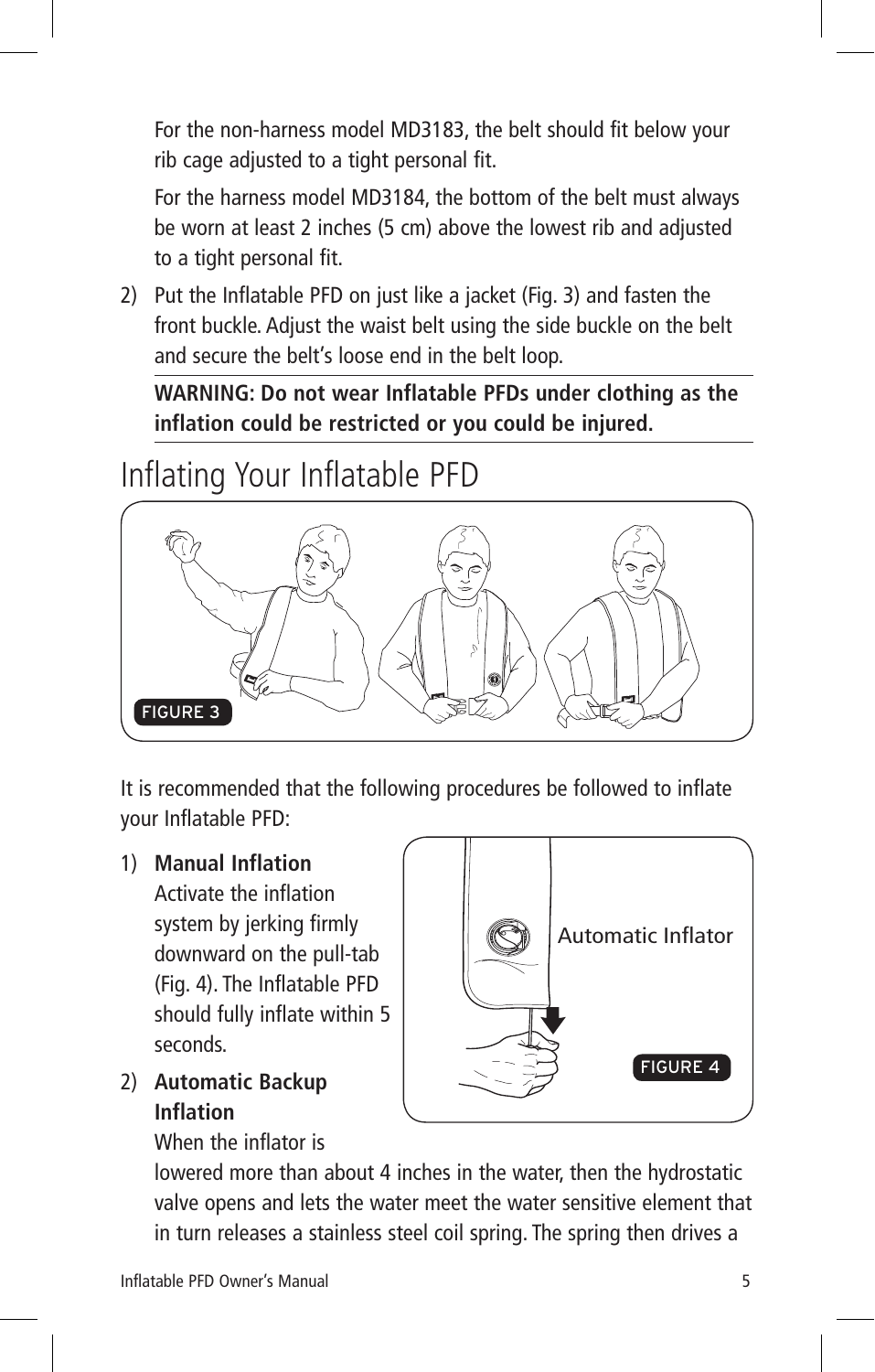needle into the end of the gas cylinder, which is now punctured so that the gas instantly fills the life jacket. Total buoyancy is normally reached within 4 – 5 seconds.

#### **Information**

When inflated, the carbon dioxide (CO<sub>2</sub> gas) used to inflate the PFD will slowly escape through the fabric over time. A slight reduction of pressure will be observed after several hours of inflation. Topping up by oral inflation may be required in the event of very prolonged immersion.

#### **IMPORTANT: See Special Considerations for Inflatable Devices**

#### 3) **Oral Inflation**

Properly armed and inspected Inflatable PFDs will inflate when manually or automatically activated. However, you can fully inflate the Inflatable PFD by mouth (Fig. 5) should inflation not occur, or if you are in a non-emergency situation.

i. To orally inflate the Inflatable PFD, first ensure that each of the zippers (2) are completely opened.



**NOTE: Oral inflation may cause the Inflatable PFD to break-out suddenly (loudly) if any of the zippers are closed.**

ii. Locate the oral inflation tube by opening the wearer's left front panel of the Inflatable PFD. Remove the dust cap from the end of the oral tube and blow into the tube until the Inflatable PFD is fully inflated.

**WARNING: Avoid double inflation (CO<sub>2</sub> cylinder inflation after full oral inflation) as it could damage the PFD.**

## Special Considerations for Inflatable Devices

The Inflatable PFD might not be armed when needed, either knowingly or unknowingly. Inadvertant inflation causes several risks that you must address to avoid drowning. Much less common but also important are: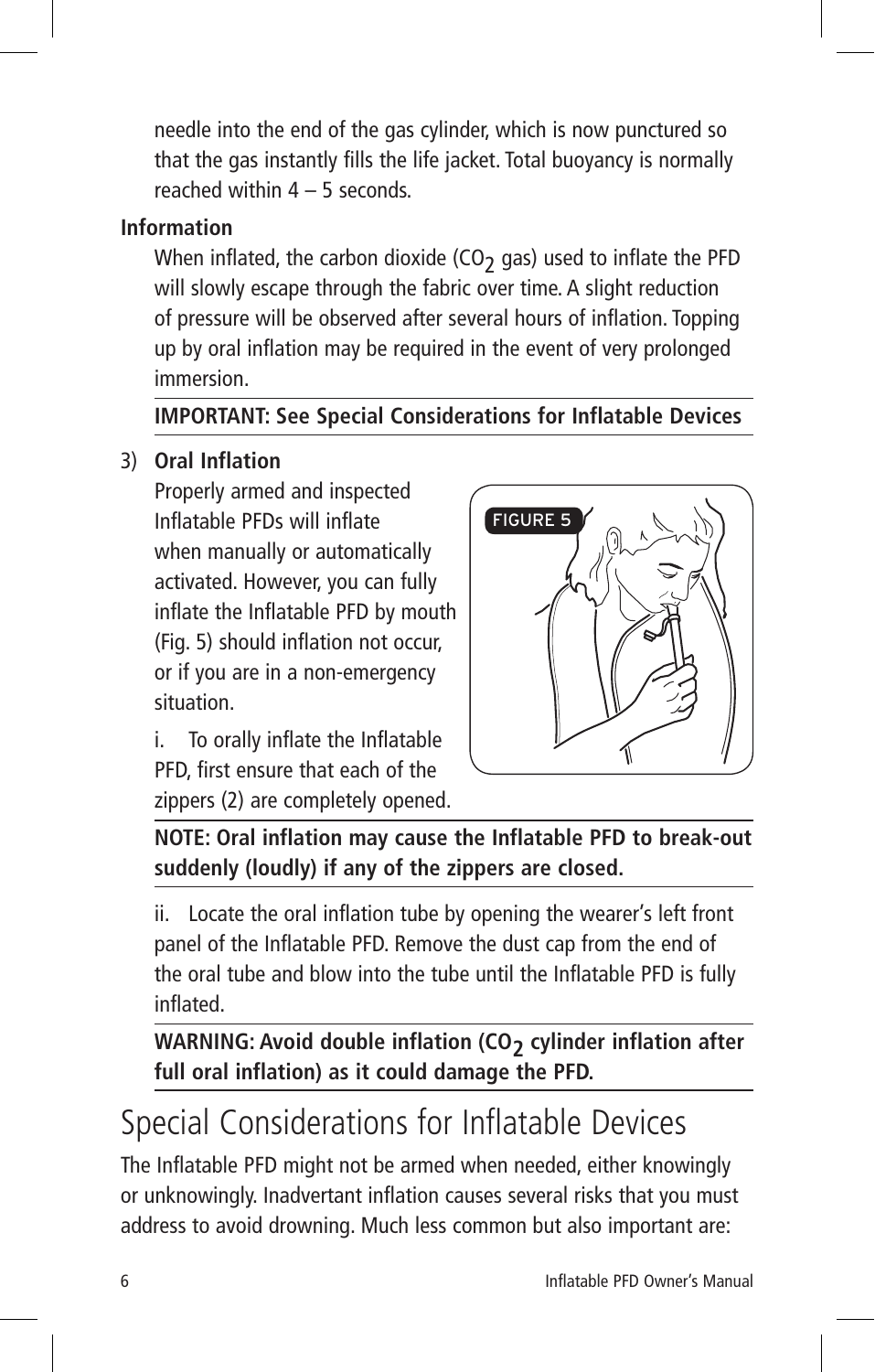- 1) Double inflation (CO<sub>2</sub> cylinder inflation after full oral inflation) could damage the Inflatable PFD,
- 2) Inflation when stored in a tight space could damage the Inflatable PFD, and
- 3) The Inflatable PFD could inflate when you are in an awkward place or position.

If this Inflatable PFD should inflate inadvertantly, a re-arm kit (MA7214) is required to re-arm the device.

**IMPORTANT: The Inflatable PFD should be re-armed according to the instructions (Re-arming Your PFD, p. 8).** 

## Deflating the Inflatable PFD

- 1) To deflate the Inflatable PFD, reverse the oral-inflation tube dust cap and insert it into the valve or depress valve with fingertip. The dust cap will not lock in the deflate position so it is necessary to hold it in place (Fig. 6).
- 2) Gently squeeze the Inflatable PFD until all air or gas has been expelled. To avoid damage; do not wring or twist the Inflatable PFD. Put the inflation tube dust cap back in its stowed position on the oral inflation tube (Fig. 7).

**IMPORTANT: Ensure all air has been removed from the PFD.**





3) Examine the single point status

indicator (Fig. 1 and 2). If the indicator is red, the mechanism has been fired and the inflator requires service (see Re-arming your PFD, p. 9).

#### **IMPORTANT: The single point status indicator must be green before proceeding.**

Inflatable PFD Owner's Manual 7 4) Your device is ready to be repacked (see Repacking p. 11).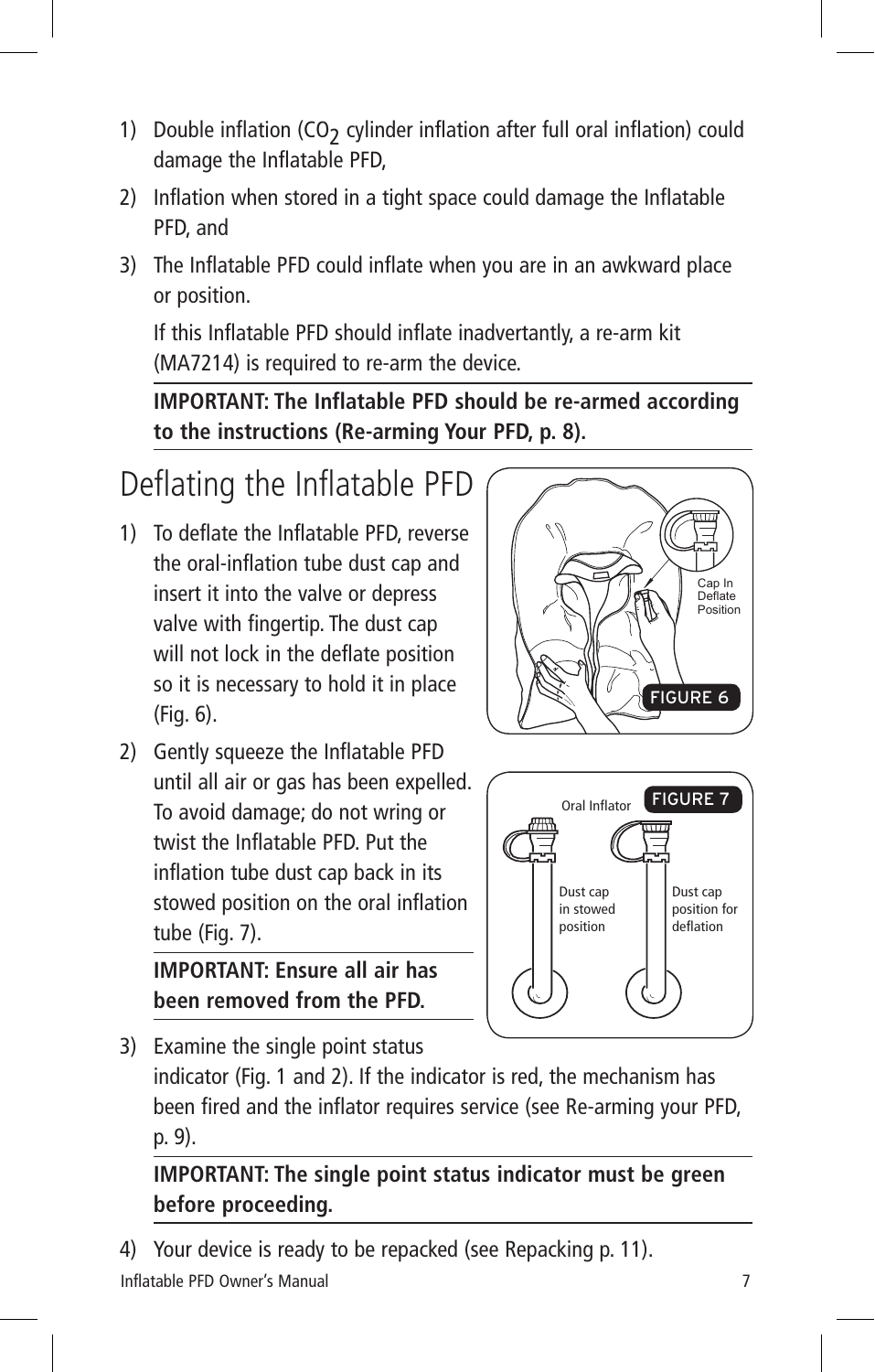## Usage Below Freezing

When the temperature is below freezing, the Inflatable PFD should be worn partially inflated because a fully discharged cylinder may not quickly or adequately inflate your Inflatable PFD. Under these conditions use the oral inflator to adequately top-up the PFD, after  $CO<sub>2</sub>$  inflation.

WARNING: CO<sub>2</sub> inflation could over-pressurize and damage your **Inflatable PFD if already fully inflated.**

## Re-arming Your PFD

**NOTE: A valid re-arm kit (MA7214) is required for this procedure.** 

1) Place the Inflatable PFD (Personal Flotation Device) on a smooth, flat surface and wipe off any water. Access the inflator by reaching under the cover and pull it toward you, turning the cell and cover insideout to fully expose the inflator for re-arming. Hold the  $CO<sub>2</sub>$  cylinder through the fabric, using one hand (Fig. 8).





- 2) Insert the metal key between the black locking ring and labeled yellow cap. Turn the key counter-clockwise (Fig. 9).
- 3) Turn the black locking ring counter-clockwise and lift off the cap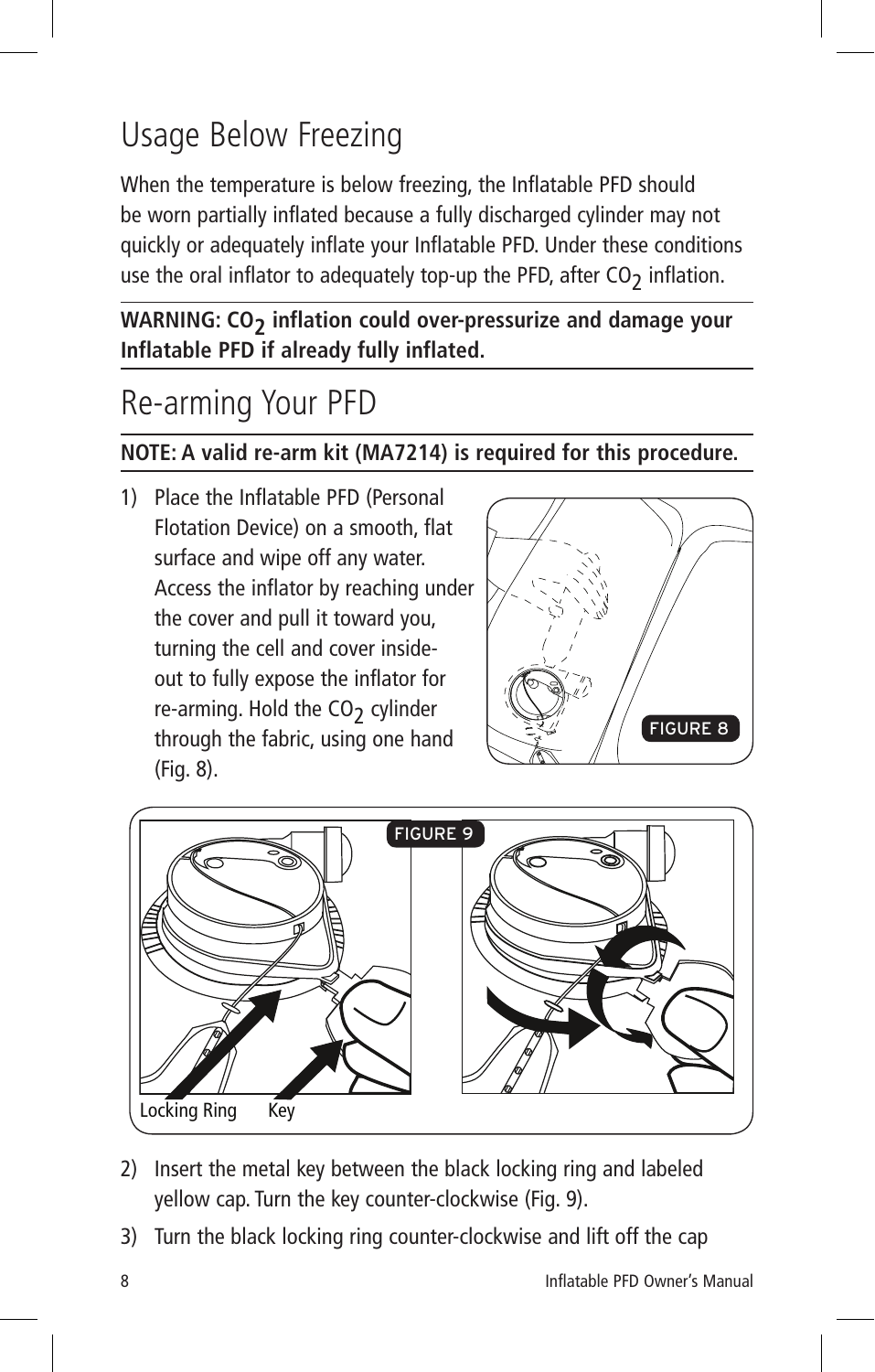(yellow inflator operating head Fig. 10). Dispose of the used cap.



- 4) Squeeze the sealing ring to elongate and remove the inflator body through the sealing ring (Fig. 11).
- 5) Dispose of the used inflator body.
- 6) Check that the new inflator body indicator is green. Insert the new inflator body with  $CO<sub>2</sub>$  cylinder pointing upward inside the Inflatable PFD (Fig.13). Let the sealing ring rest on the adapter around the four lugs.





- 7) Now check the new manual/automatic cap as follows (Fig. 14):
	- 1. Is the single point status indicator showing green?
	- 2. Is the expiry day OK?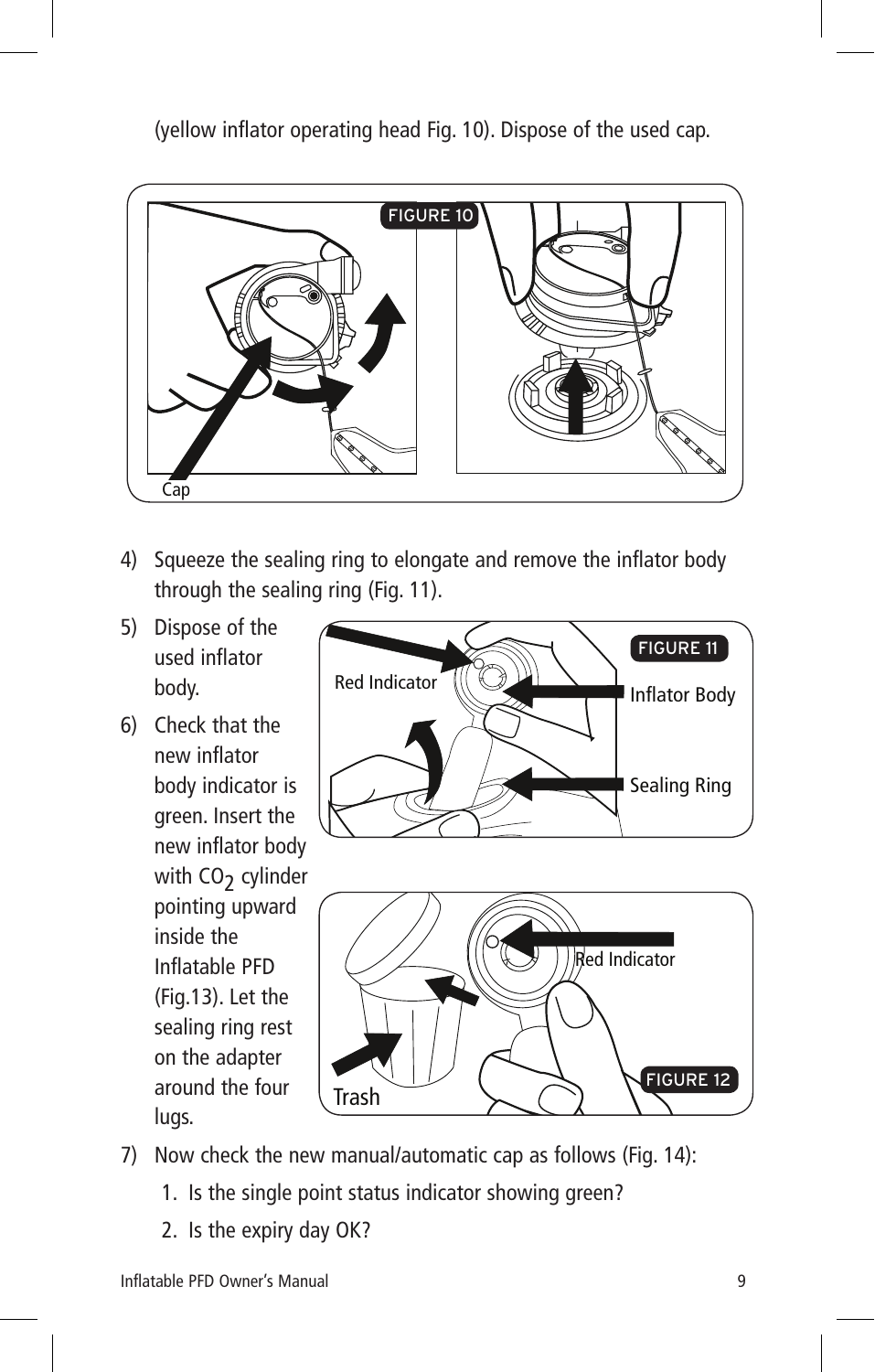If YES is the answer to both questions, then proceed as follows. If the answer is NO to either question, get a new cap.

8) Hold the  $CO<sub>2</sub>$ cylinder through the fabric of the Inflatable PFD (Fig. 15). Position the replacement cap with the water inlet valve pointing to the right and press





firmly onto the inflator body and sealing ring (Fig. 16).

9) While pressing FIRMLY onto the inflator body, turn the BLACK locking ring clockwise into the locked position (Fig. 17). Pull on the cap to make sure it has locked onto the inflator body.





10 **Inflatable PFD Owner's Manual**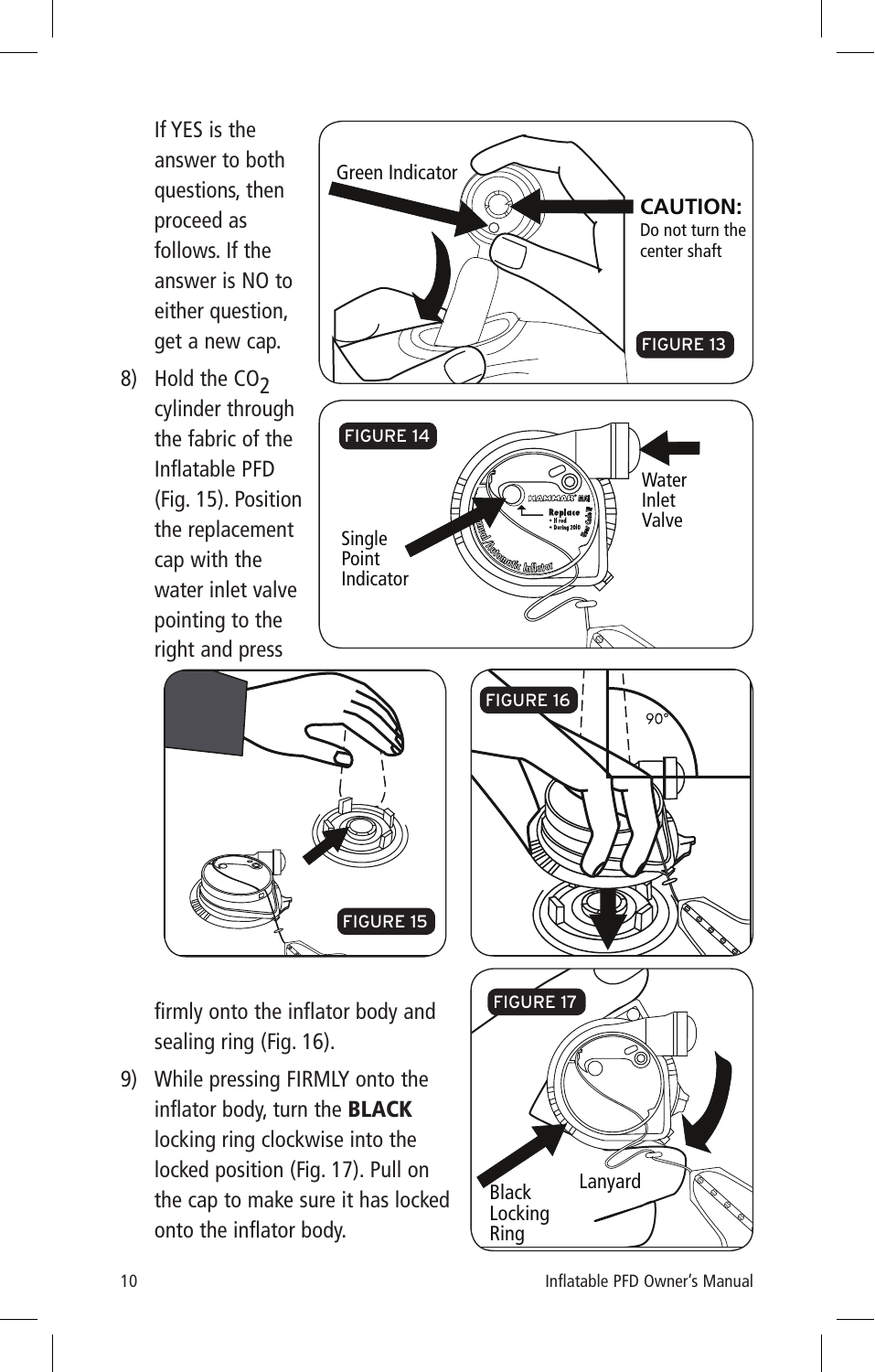- 10) Check: To see that the single point status indicator on the cap is green; the pull to inflate lanyard is present and that the locking ring is locked.
- 11) Refold the Inflatable PFD in accordance with the Repacking section (p. 11).

## Repacking

If your Inflatable PFD has been used and/or the hydrostatic inflator replaced, always inflate through the oral tube and check that it stays inflated at least overnight. With the dust cap in the top of the oral tube, gently squeeze the Inflatable PFD until all air or gas has been expelled (Fig. 6). Do not wring or twist the Inflatable PFD. Put the oral tube dust cap back in its stowed position on the oral tube (Fig. 7). Let the life jacket dry before packing.

**IMPORTANT: Ensure all air is removed before repacking**. **Before following the repacking sequence, be sure to properly re-arm your Inflatable PFD, p. 8**.

- 1) Lay out the Inflatable PFD flat on a clean surface (Fig. 18).
- 2) Fold side (A) inward along the full length of the dotted line (Fig. 19). F old cover (B) over; covering side (A) (Fig. 20).
- 3) Repeat step 2 with side (C), cover (D).
- 4) Fold over the top side (E) into thirds and fold cover back (F).
- 5) Mustang Survival uses advanced 2-step zippers. **ZIP 1 - Reset** the zipper by pulling the slider (G) around the top to the Velcro™ tab (H). **ZIP 2 - Close** by pulling the slider (G) in the opposite direction to the end of the zipper (Fig. 26). Ensure that the Inflatable cell does not get



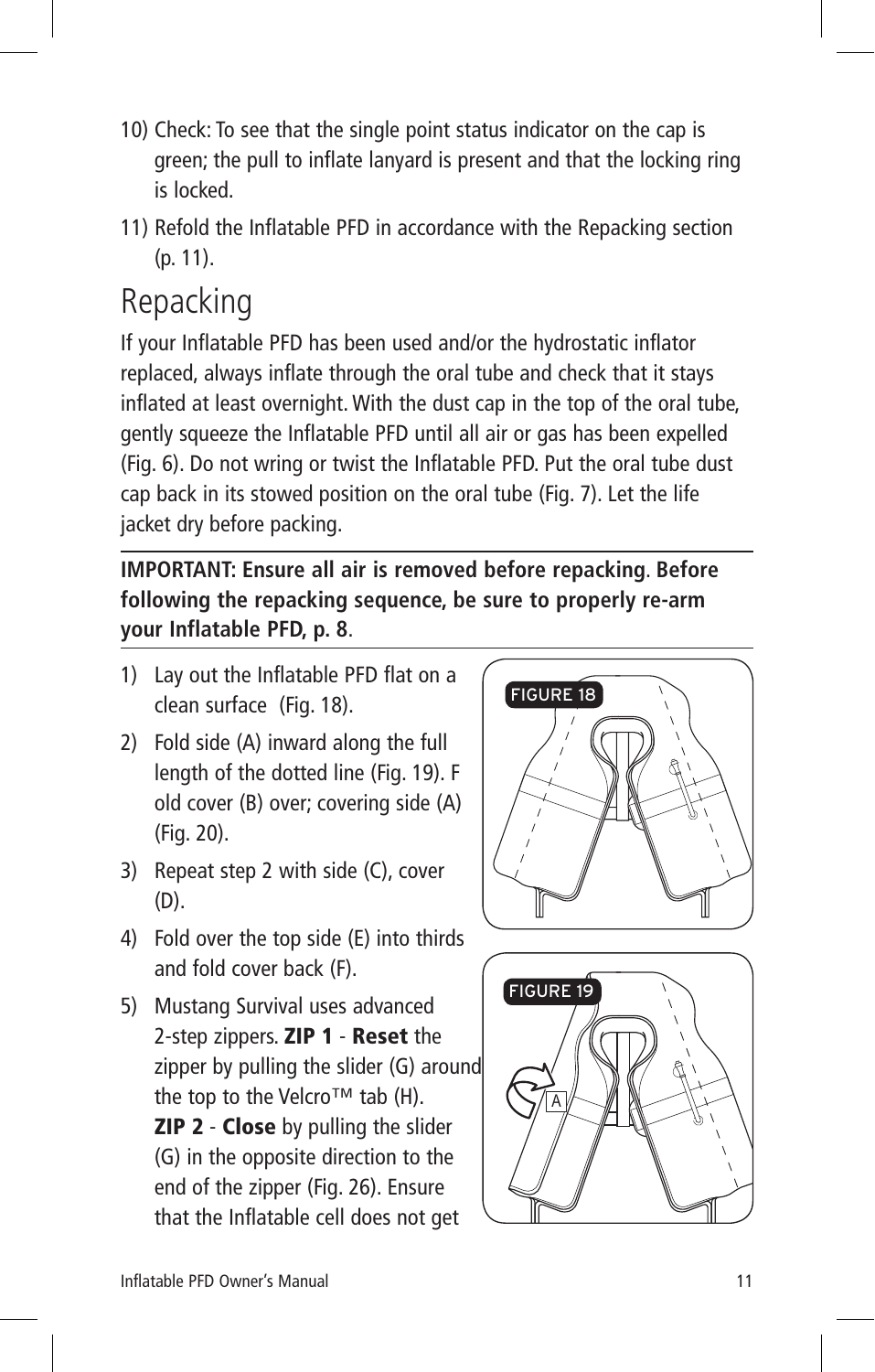

caught by the zipper when closing.

- 6) Fasten the Velcro™ tab (H) to keep zipper closed.
- 7) **ZIP 1 Reset** the 2-step zipper by pulling the slider (I) to the Velcro™ tab (H). ZIP 2 - Close by pulling slider (I) in the opposite direction to the end the zipper (Fig. 29). Ensure that the Inflatable cell does not get



12 Inflatable PFD Owner's Manual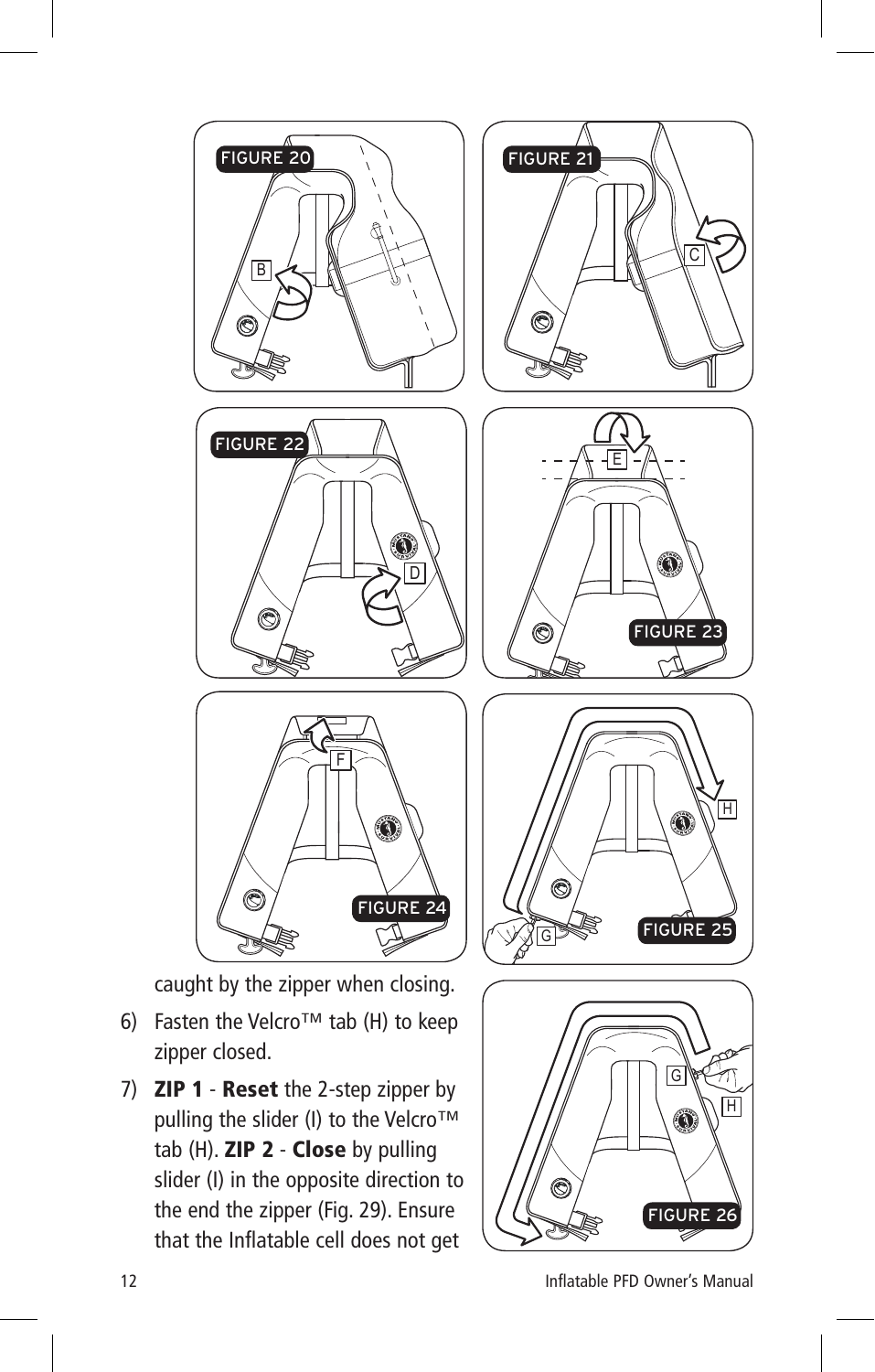caught by the zipper when closing.

- 8) Use a finger to push the zipper ends into the openings at the bottom of the the packed Inflatable PFD (Fig. 30).
- 9) Ensure the pull-tab (J) is on the outside of the folded Inflatable PFD. Fig. 31 depicts a correctly folded Inflatable PFD.

#### Sailing Harness **CAUTION: Use only as a sailing**

#### **harness.**

Models with a sailing harness (MD3184) are designed to prevent the user from falling overboard when used with a tether with an under-load quick-release hook and have been designed and tested in accordance with Offshore Racing Council (ORC) requirements. Care and attention must be taken to ensure that the harness is used and maintained correctly. The harness is designed to be worn by persons at least 5 feet 5 inches tall (165 cm). The harness should be worn as high on the chest as possible, but in all cases, at least 2 inches (5 cm) above the lowest rib measured from the bottom of the belt and should not be used if it does not fit in this manner. Adjust the harness using the strap adjuster so that the harness is as snug as tolerable.

Failure to adjust the harness properly could result in injury.







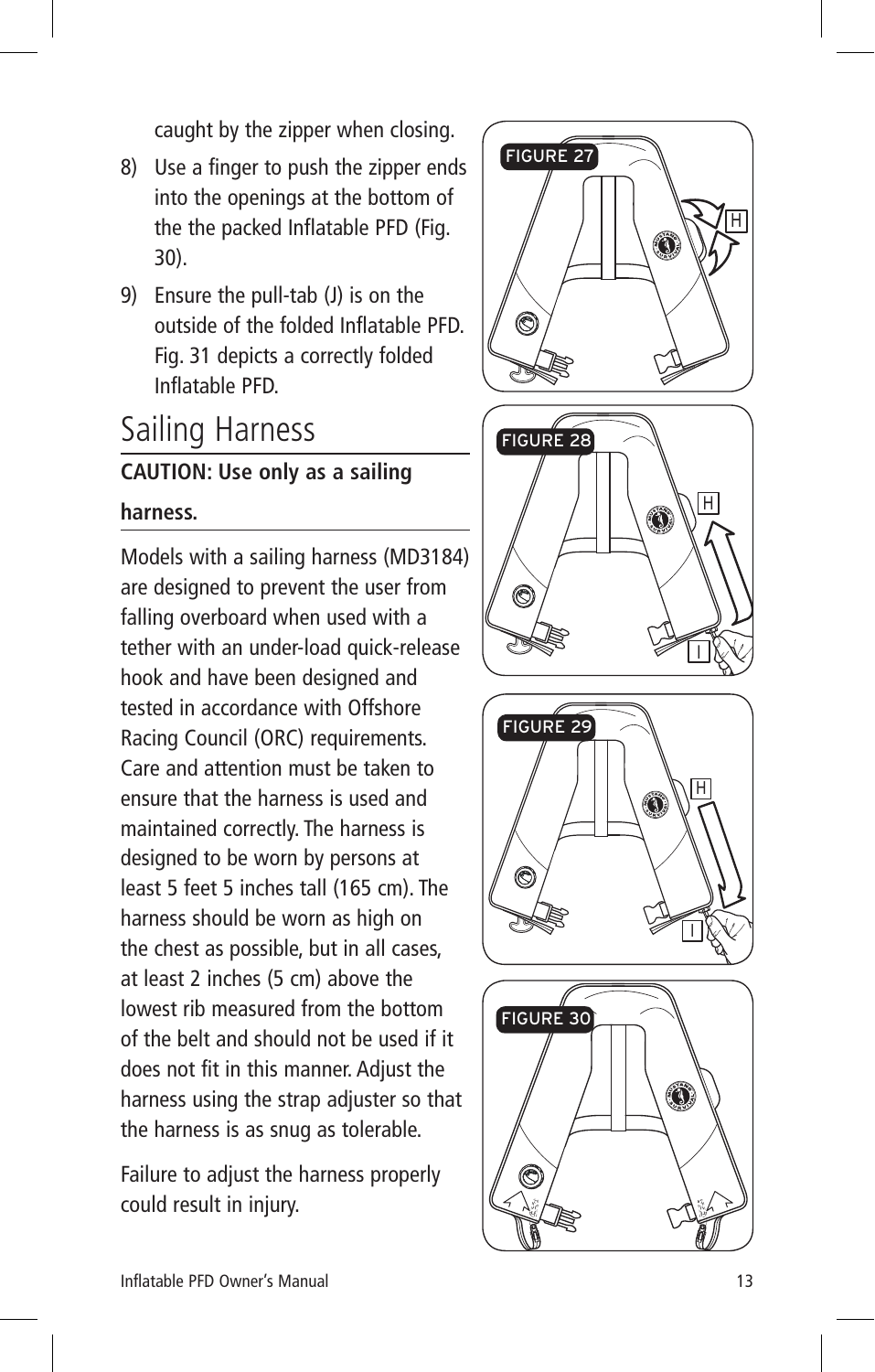When attached to the boat use a tether of less than 6 feet 6 inches (2 m) in length with quick-release under-load hardware (Fig. 32).

Ensure that a tether is secured to both D-rings. When not in use, the D-rings can be pushed under the lapels.





**Warning: Use of a sailing harness to prevent falls overboard presents several risks. In case of capsizing or sinking, the boat may take you down. As such, ensure that any tether used has quick-release under-load hardware. This harness has not been designed for fall arrest, lifting or climbing and should not be relied upon in any of these instances.**

US Coast Guard approval does not apply to this harness and the potential for injury has not been assessed.

## IS YOUR PFD IN GOOD AND SERVICEABLE CONDITION?

Check your Inflatable PFD between outings to be sure that it is properly armed; that it is free of rips, tears or holes; that all seams are securely sewn; and that the fabric, straps and hardware are still strong (See Readiness Checklist, p. 4). Inspect the inflatable portion of the Inflatable PED in accordance with the CARE AND MAINTENANCE INSTRUCTIONS.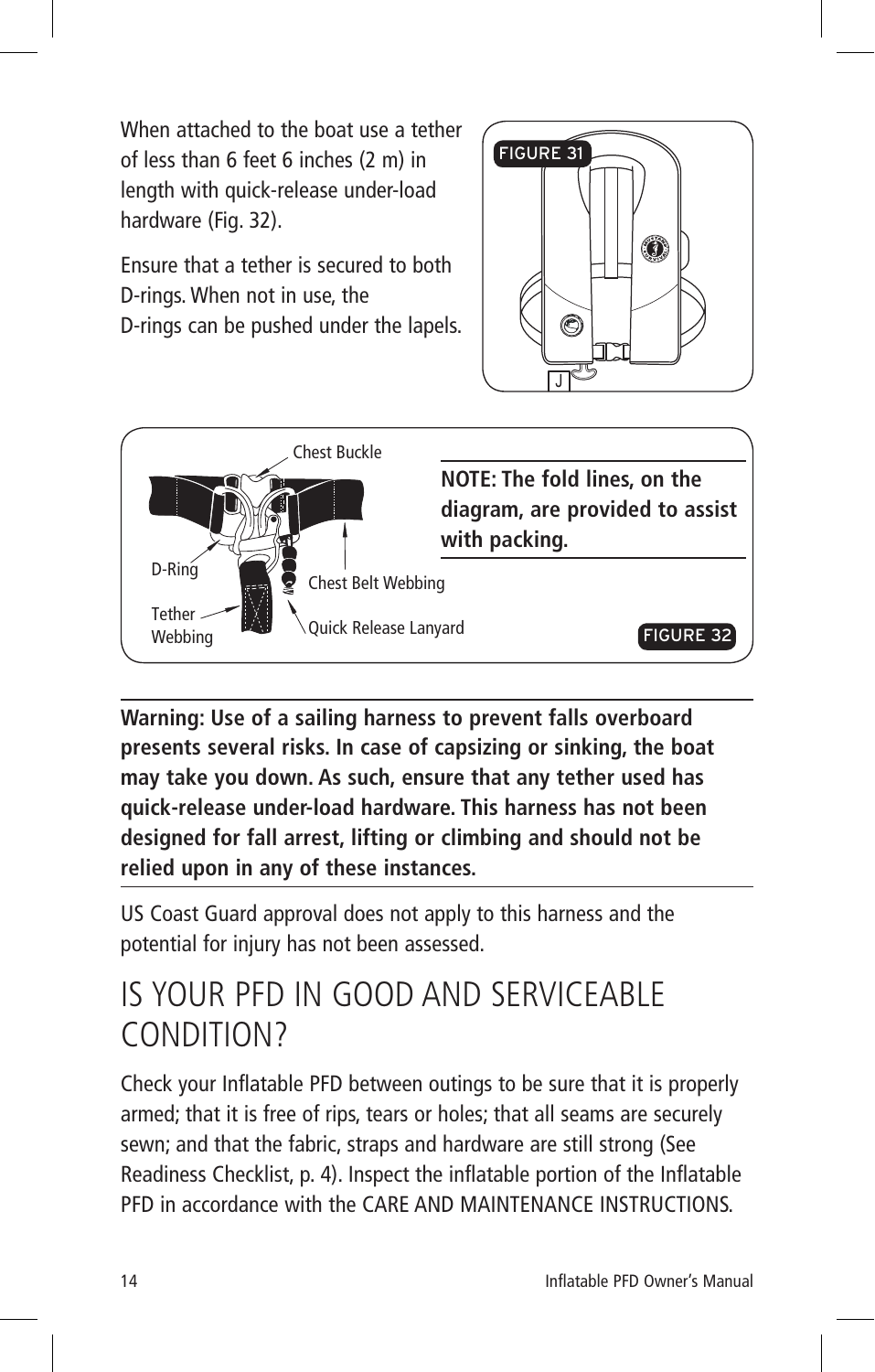## CARE AND MAINTENANCE INSTRUCTIONS

Federal Regulations require Coast Guard approved personal flotation devices (PFDs) that are legibly marked with the Coast Guard approval number, are in good and serviceable condition, and are the correct size for each person on board. It is the responsibility of the operator to be sure this PFD is in serviceable condition. To be considered serviceable, this PFD shall not exhibit deterioration that could diminish its performance, such as broken or deformed hardware, detached webbing, rotted structural components, air leaks or nonfunctional inflators. Unless worn inflated, this PFD must also be properly armed with a cylinder installed in the inflator, and single point status indicator showing green. See Page 3 for instructions. Failure to follow these instructions rigorously could result in a non-functioning PFD causing injury or death.

Check the following at the intervals listed below.

#### 1) **Before Each Use:**

i) Examine the single point status indicator through the window panel, ensuring it is green. If the indicator is red, the mechanism requires service. See Re-arming Your PFD, p. 8.

ii) Ensure the manual pull-tab is accessible.

iii) Visually examine your Inflatable PFD for damage or excessive abrasion, wear, tear or contamination. Particular attention must be paid to the stitching, straps and hardware. If in doubt, send it to your Mustang dealer for evaluation and/or servicing.

#### 2) **Every Two (2) Months:**

i) Leak Test: The Inflatable PFD should be tested for general leakage by orally inflating your Inflatable PFD until firm and let stand 16 hours. A leaking Inflatable PFD will not hold its firmness and should be replaced. If your Inflatable PFD leaks, take it to your Mustang dealer for evaluation and/or servicing. Repack the Inflatable PFD as outlined in the Repacking section (p. 11).

ii) Oral Inflation Valve Test: To check the oral inflation valve, fully inflate the Inflatable PFD using the oral inflator and hold valve under water. If bubbles appear, deflate and re-inflate to test again. Should the leak persist, take your Inflatable PFD to your Mustang dealer for evaluation and/or servicing.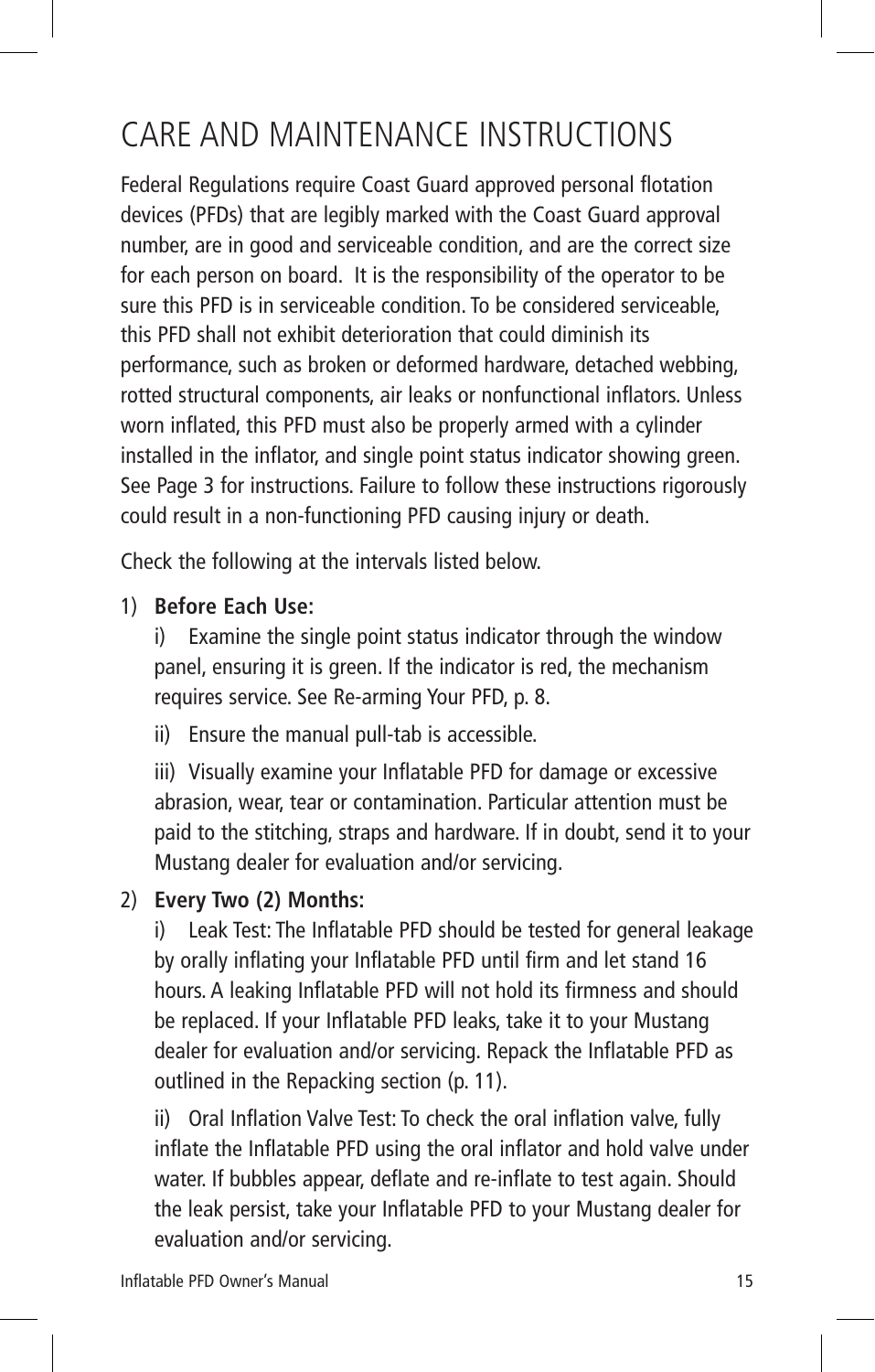**CAUTION: To avoid accidental inflation, don't allow the water to contact the hydrostatic inflator.**

iii) Perform a thorough visual examination. See Readiness Checklist (p. 4).

Perform these tests more often if exposed to potential damage or used in extreme conditions.

- 3) **After Each Inflation -** Re-arm the Inflatable PFD. See Re-arming Your PFD, p. 8.
- 4) **Annually -** Perform the following at the beginning of each boating season, after inflation, or whenever the integrity of the Inflatable PFD is in doubt:

i) Check all components for dirt or corrosion. Clean or replace, as neccessary. See Readiness Checklist (p. 4).

ii) Visually examine your Inflatable PFD for damage or excessive abrasion, wear, tear or contamination. Particular attention must be paid to the stitching, straps and hardware. If in doubt, send it to your Mustang dealer for evaluation and/or servicing.

iii) Perform the Oral Inflation Valve Test: See the Oral Inflation Valve Test in the Every Two (2) Months Care and Maintenance Instructions section.

iv) Perform the Leak Test. See the Leak Test in the Every Two (2) Months Care and Maintenance Instructions section.

v) Ensure the current date is not past the date on the inflator. If it is, replace the inflator (see Re-arming Your PFD, p. 8).

vi) Ensure the single point status indicator is green (Fig. 1 and 2).

vii) Record as an "Annual" inspection in permanent ink on the Care and Storage label, in the Date Maintained column.

Repack the Inflatable PFD as outlined in the Repacking section (p. 11).

**WARNING: If you are not confident in the self-inspection and servicing of your Inflatable PFD in accordance with these instructions, take your Inflatable PFD to a Mustang dealer for professional servicing or contact Mustang Survival (see contact information on back of manual).**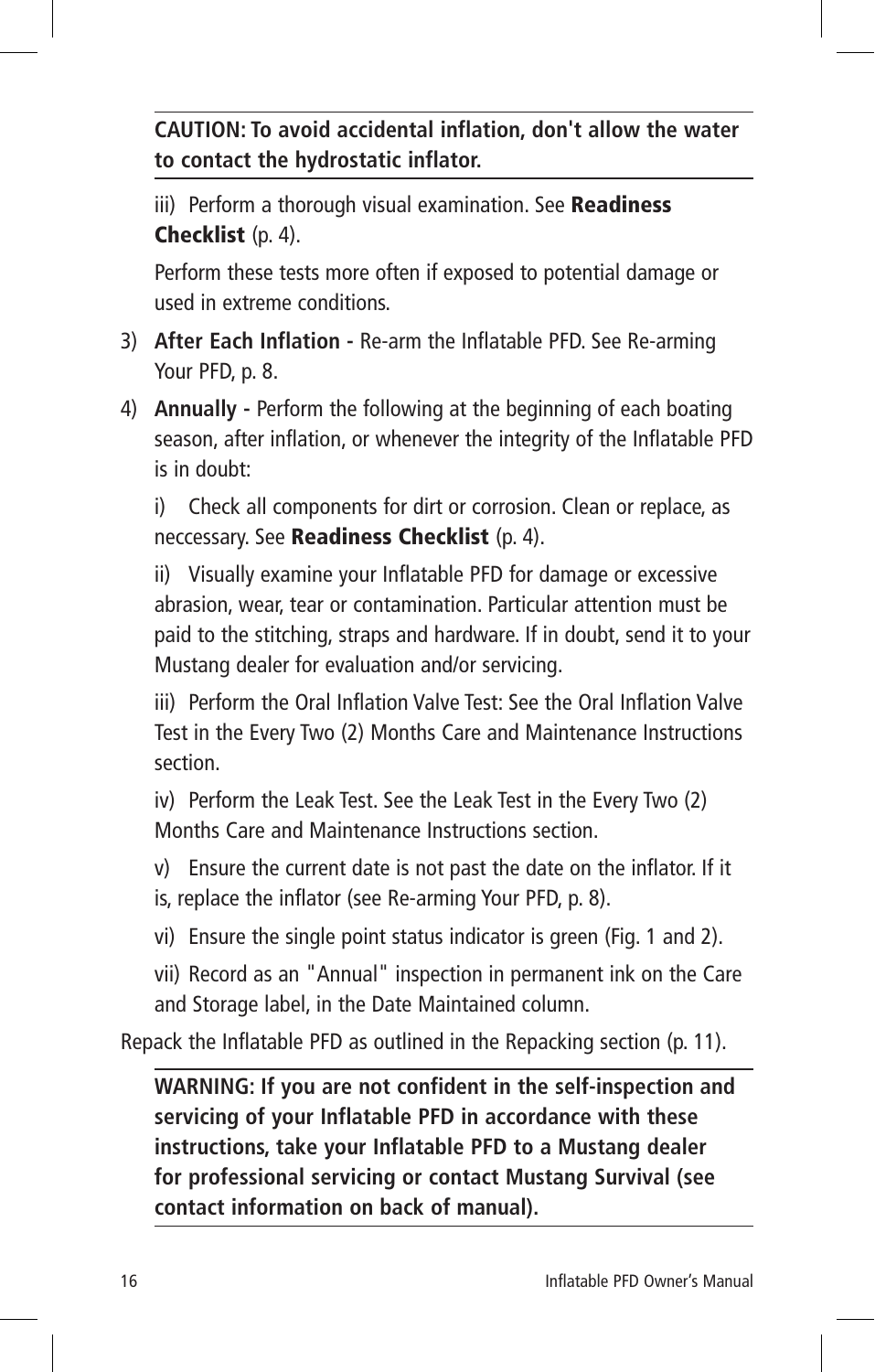## Cleaning and Storing of Your Inflatable PFD

To avoid inflation, do not submerge the Inflatable PFD or directly spray the inflator. Hand wash or sponge down the Inflatable PFD in warm, soapy water. Rinse the PFD and inflator with clean water, using a clean rinse cloth. Hang the Inflatable PFD to dry on a plastic coat hanger. Do not dry clean.

Always store your Inflatable PFD in a warm, dry place out of direct sunlight.

#### HOW AND WHY TO TEST YOUR PFD

Inflate your Inflatable PFD and try it out in the water to:

- Make sure it floats you:
	- Comfortably (when worn properly)
	- Adequately for expected wave conditions (body shapes/ densities affect performance)
- · Make sure it works:
	- A flow of bubbles should not appear (see CARE AND MAINTENANCE INSTRUCTIONS for leak tests p. 17). It should inflate quick and easily.
- Learn how it works by:
	- Activating the  $CO<sub>2</sub>$  inflation system
	- Re-arming the  $CO<sub>2</sub>$  inflation system
	- Using the oral inflator tube

#### HOW DO YOU TEST YOUR PFD USING THE AUTOMATIC INFLATOR?

The U.S.Coast Guard recommends that you purchase at least two spare re-arming kits (MA7214).

- 1) To test your Inflatable PFD, you will need your fully armed Inflatable PFD, and re-arming kit (MA7214) approved for your Inflatable PFD
- 2) Put on the Inflatable PFD.
- 3) Get into shallow water, just deep enough that you can stand with your head above the surface. Once the inflator is underwater, 4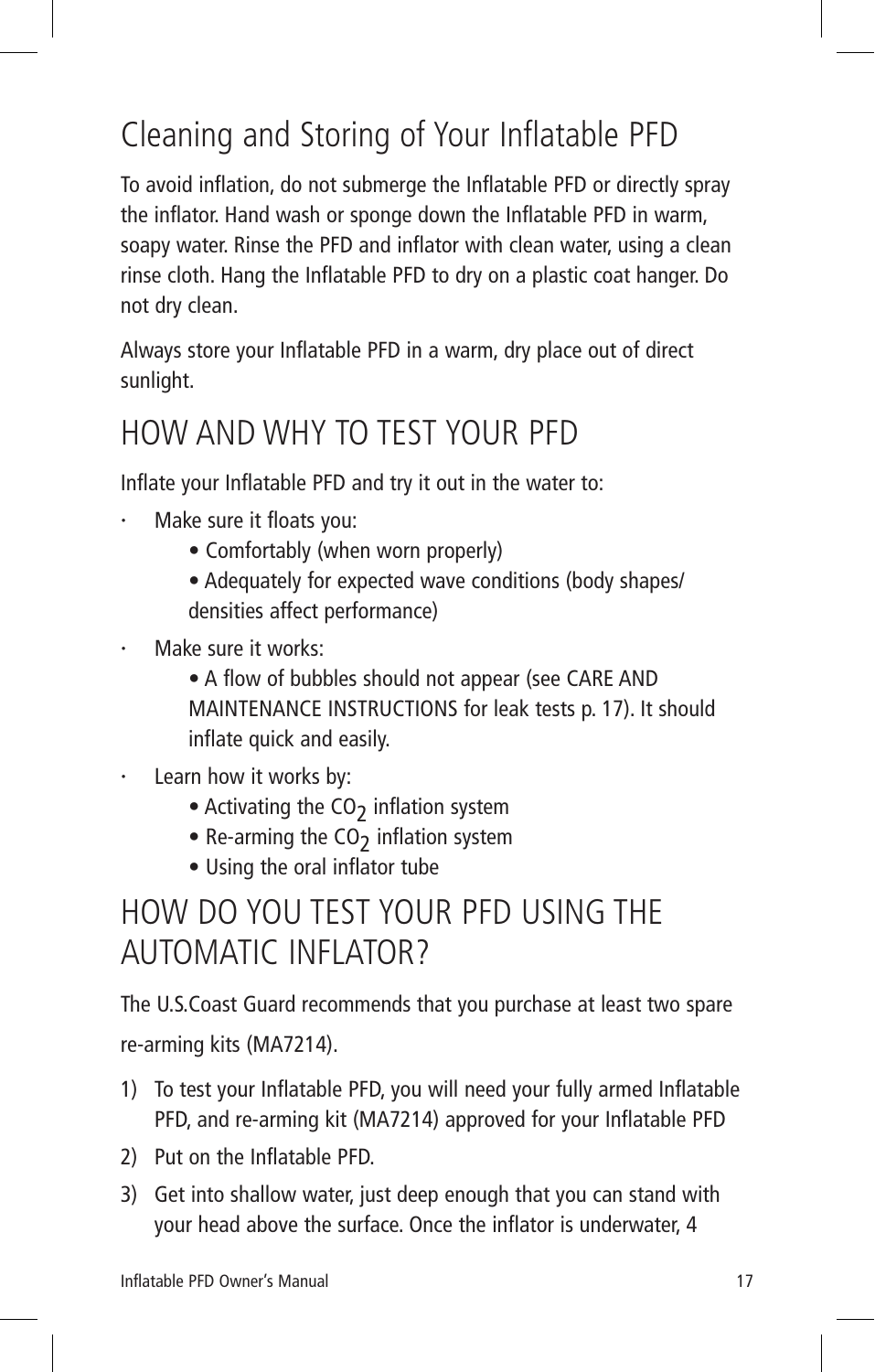inches or so, the Inflatable PFD should fully inflate automatically within 5 seconds.

- 4) See if the Inflatable PFD will float you on your back or just slightly back of vertical. In a relaxed floating position, verify that your mouth is well above the water's surface. Note the effect of where you hold your legs on how you float.
- 5) Get out of the water and remove the Inflatable PFD.
- 6) Deflate the Inflatable PFD by depressing the oral inflator valve (see Deflating the Inflatable PFD p. 7). Remove the used inflator.
- 7) Let the Inflatable PFD dry thoroughly. Re-arm (p. 8) and Repack the PFD (p. 11).

#### HOW DO YOU TEST YOUR PFD USING THE MANUAL INFLATOR?

The U.S.Coast Guard recommends that you purchase at least two spare re-arming kits (MA7214).

- 1) To test your Inflatable PFD, you will need your fully armed Inflatable PFD, and re-arming kit approved for your Inflatable PFD: MA7214.
- 2) Put on the Inflatable PFD.
- 3) Actuate the inflation system by jerking firmly downward on the pull-tab. The Inflatable PFD should fully inflate within 5 seconds.
- 4) Get into shallow water, just deep enough that you can stand with your head above the surface.
- 5) See if the Inflatable PFD will float you on your back or just slightly back of vertical. In a relaxed floating position, verify that your mouth is well above the water's surface. Note the effect of where you hold your legs and how you float.
- 6) Get out of the water and remove the Inflatable PFD. Completely deflate the Inflatable PFD using the oral inflator (see Deflating the Inflatable PFD p. 7).
- 7) Let the Inflatable PFD dry thoroughly. Re-arm (p. 8) and Repack the PFD (p. 11).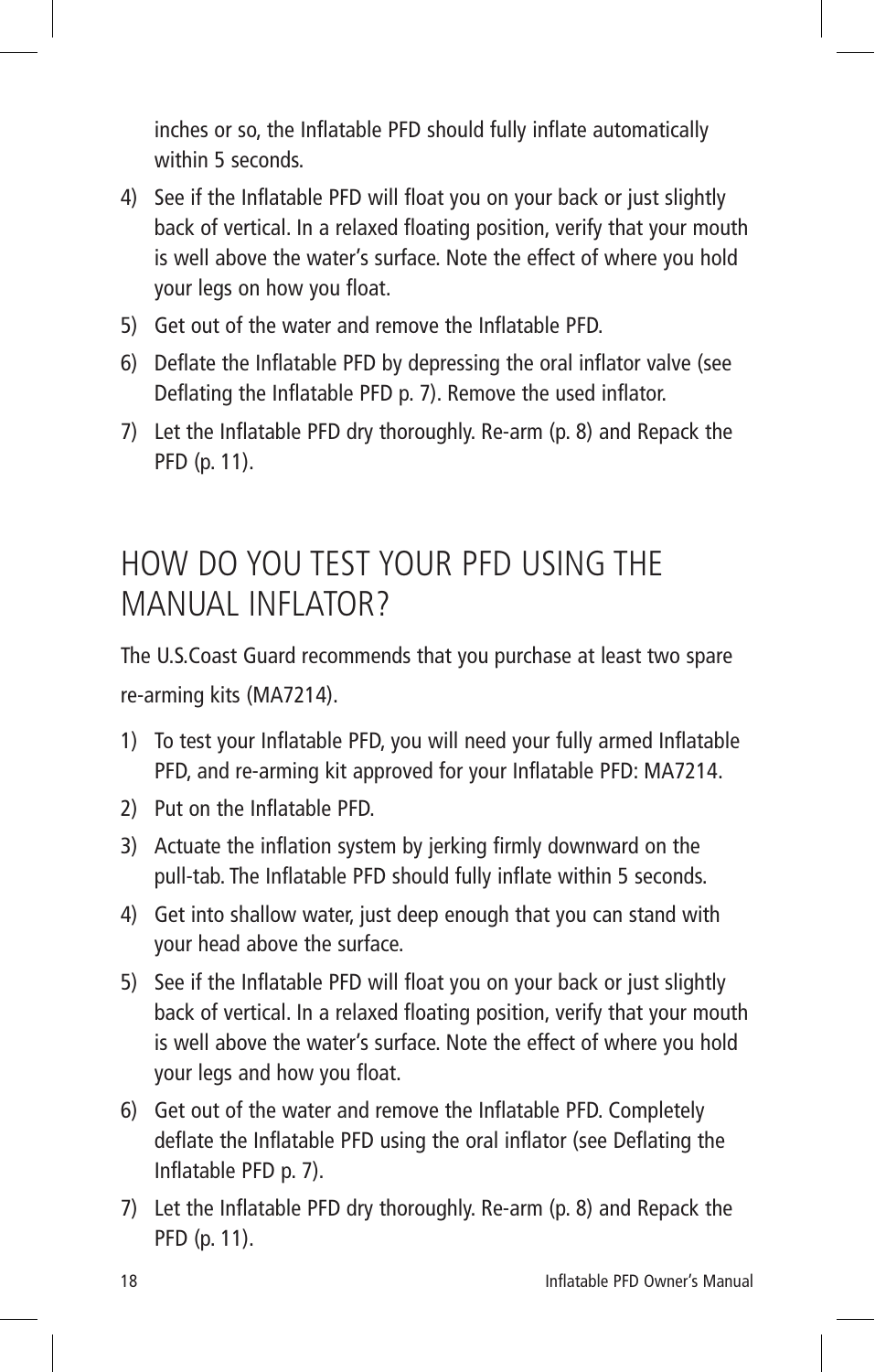#### HOW DO YOU TEST YOUR PFD USING THE ORAL INFLATOR?

This test is not mandatory, however may be conducted using the following procedure.

**WARNING: Use only a previously fired hydrostatic inflator to perform this test. DO NOT test with a fully armed hydrostatic inflator as double inflation may occur, possibly resulting in cell damage.** 

- 1) No spare parts or re-arming kits are needed to test your Inflatable PFD.
- 2) Put on the Inflatable PFD.
- 3) Get into shallow water, just deep enough that you can stand with your head above the surface.
- 4) If you are a weak swimmer or non-swimmer, inflate the Inflatable PFD partially so that you are supported well enough to be able to complete inflation without touching bottom, either orally or manually. Note this level of inflation because it is the minimum needed for you to safely use this Inflatable PFD.
- 5) Fully inflate the Inflatable PFD using the oral inflator.
- 6) See if the Inflatable PFD will float you on your back or just slightly back of vertical. In a relaxed floating position, verify that your mouth is well above the water's surface. Note the effect of where you hold your legs and how you float.
- 7) Get out of the water and remove the Inflatable PFD. Completely deflate the Inflatable PFD using the oral inflator (see Deflating the Inflatable PFD p. 7).
- 8) Let the Inflatable PFD dry thoroughly. Re-arm (p. 8) and Repack the PFD (p. 11).

#### WEAR YOUR PFD

In approximately 80 percent of all boating fatalities, the victims were not wearing a PFD. Most fatal accidents happen on calm sunny days. This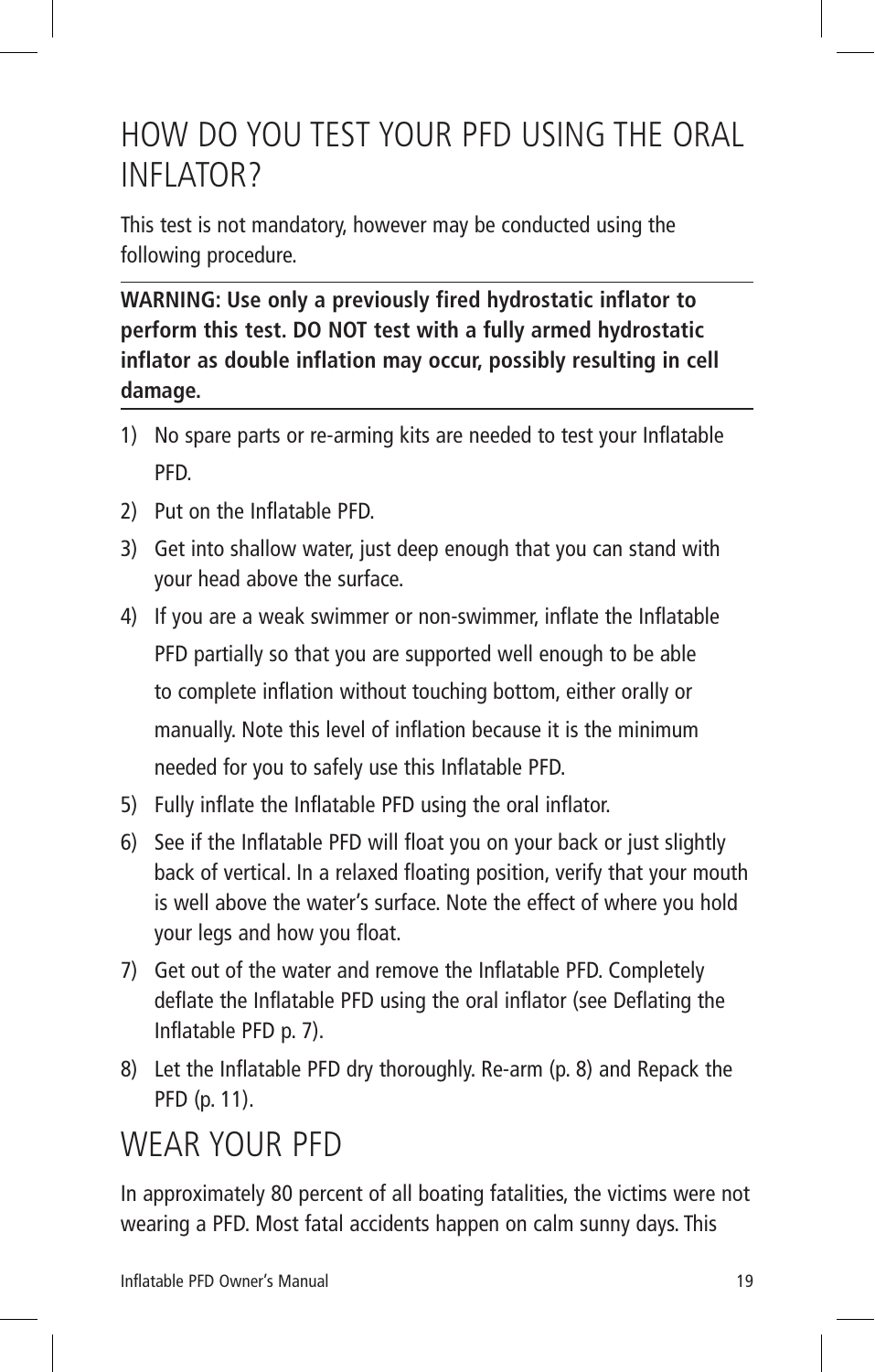Inflatable PFD is much more comfortable to wear than other PFD types. Get into the habit of wearing this Inflatable PFD.

Non-swimmers and children especially should wear a hybrid or non-Inflatable PFD at all times when on or near the water.

#### HYPOTHERMIA

Prolonged exposure to cold water causes a condition known as hypothermia - a substantial loss of body heat, which leads to exhaustion and unconsciousness. Most drowning victims first suffer from hypothermia. The following chart shows the effects of hypothermia: how hypothermia affects most adults.

| Water<br>Temperature °C (°F) | Exhaustion or<br>Unconsciousness | Expected<br>Time of Survival |
|------------------------------|----------------------------------|------------------------------|
| $0.3$ (32.5)                 | Under 15 min.                    | Under 15-45 min.             |
| $0.3 - 4$ $(32.5 - 40)$      | $15 - 30$ min.                   | 30-90 min.                   |
| $4-10$ $(40-50)$             | 30-60 min.                       | $1-3$ hrs                    |
| $10-16$ $(50-60)$            | $1-2$ hrs.                       | $1-6$ hrs.                   |
| $16 - 21$ $(60 - 70)$        | $2-7$ hrs.                       | $2-40$ hrs.                  |
| $21 - 27$ $(70 - 80)$        | $2-12$ hrs.                      | 3 hrs. to Indefinite         |
| over 27 (over 80)            | Indefinite                       | Indefinite                   |

#### How hypothermia affects most adults

PFDs can increase survival time because they allow you to float without using energy treading water and because of their insulating properties. Naturally, the warmer the water, the less insulation you will require. When operating in cold waters [below 60°F (15.6°C)] you should consider using a coat or jacket style PFD or a Type V Thermal Protective PFD as they cover more of the body than the vest or belt style PFDs. Some Points to Remember About Hypothermia Protection:

- 1) Always wear your Inflatable PFD. Even if you become incapacitated due to hypothermia, the Inflatable PFD will keep you afloat and greatly improve your chances of rescue.
- 2) Do not attempt to swim unless it is to reach a nearby craft, fellow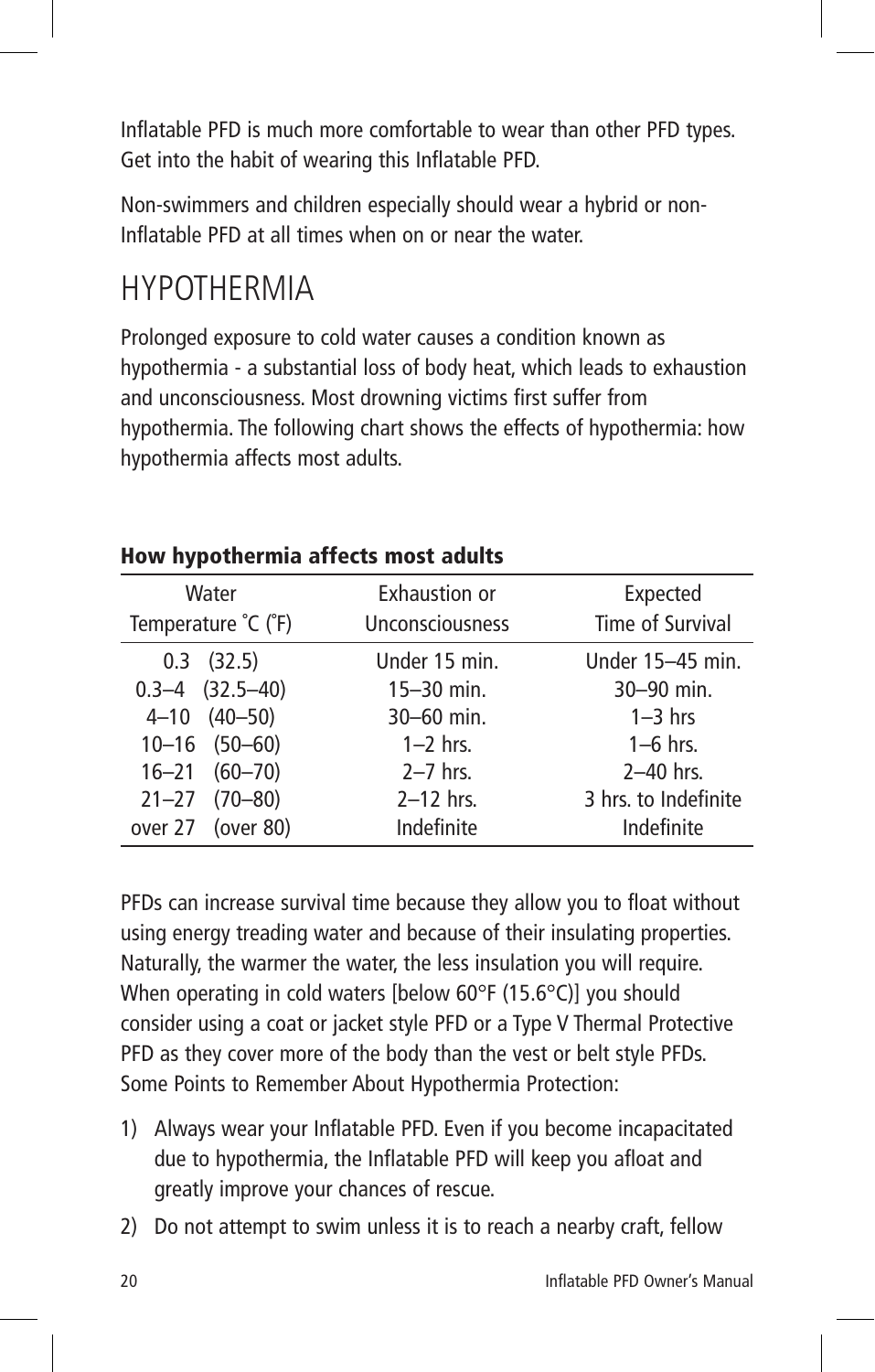survivor, or a floating object on which you can lean or climb. Swimming increases the rate of body heat loss. In cold water, drownproofing methods that require putting your head in the water are not recommended. Keep your head out of the water. This will greatly lessen heat loss and increase your survival time.

- 3) Use the standard H.E.L.P. position when wearing an Inflatable PFD, drawing the legs up to a seated position, because doing so will help you conserve body heat (Fig. 33).
- 4) Keep a positive attitude about your survival and rescue. This will improve your chances of extending your survival time until rescued. Your will-to-live does make a difference!
- 5) If there is more than one person in the water, huddling is recommended while waiting to be rescued. This action tends to reduce the rate of heat loss and thus increase the survival time.

## EACH OF THESE DEVICES IS INTENDED TO HELP YOU SAVE YOUR OWN LIFE

For your Inflatable PFD to function properly, follow these suggestions to verify that it fits, floats, and remains in good condition.

- 1) Check the single point status indicator before each use.
- 2) Get in the habit of re-arming the inflation mechanism right after each inflation.



- 3) Try your wearable Inflatable PFD on and adjust it until it fits comfortably in and out of the water.
- 4) Mark your Inflatable PFD with your name if you are the only wearer.
- 5) Do not alter your Inflatable PFD. If it doesn't fit properly, get one that does. An altered device is no longer Coast Guard approved.
- 6) Your Inflatable PFD is not intended for use as a fender or kneeling pad.
- 7) If your Inflatable PFD is wet, allow it to dry thoroughly before storing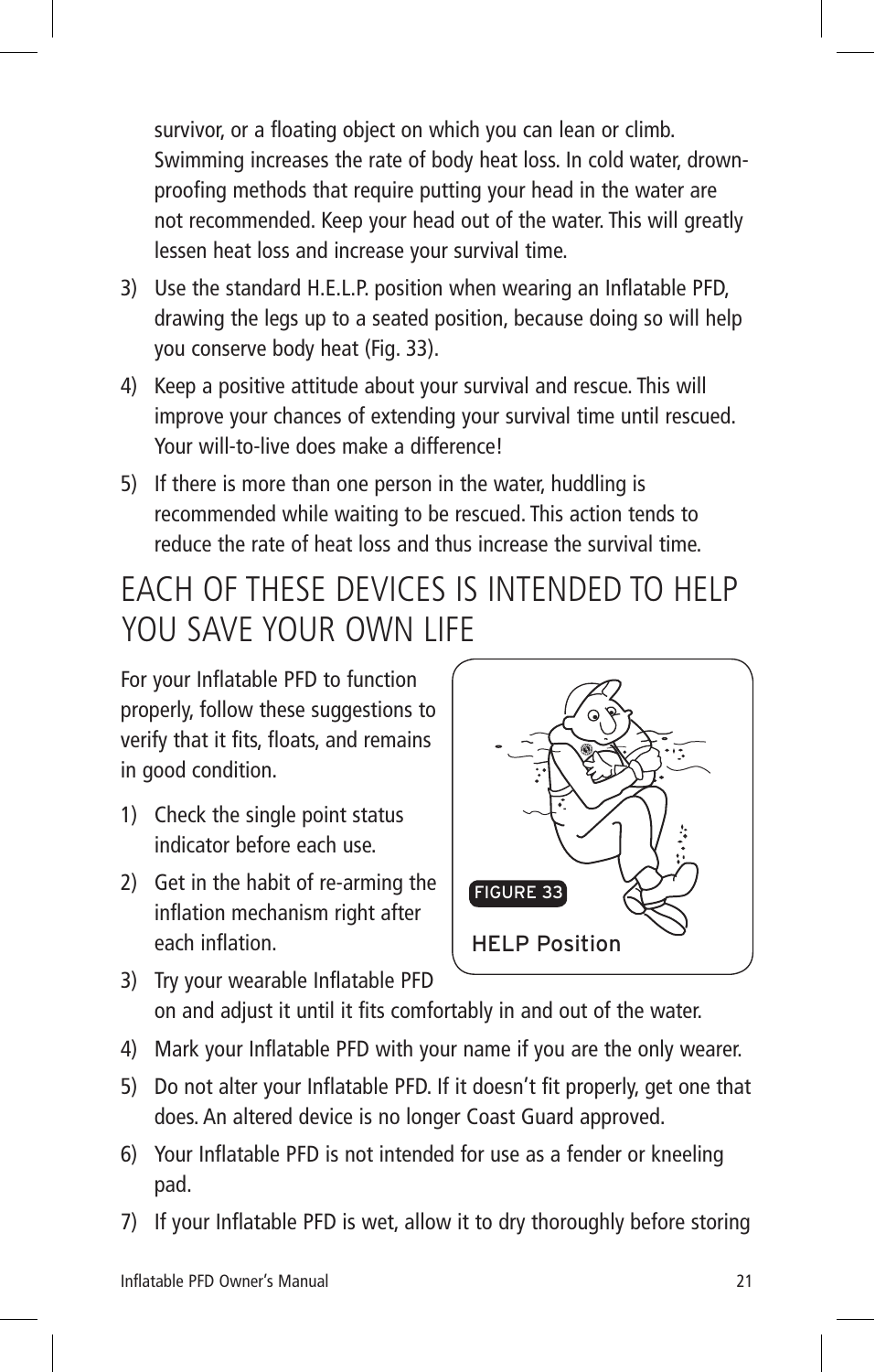it. Store it in a well-ventilated area.

8) Do not dry your Inflatable PFD in front of a radiator or other source of direct heat.

## Inflatable PFD Safety Accessories

MA7214 Re-arm Kit contains 33-gram replacement  $CO<sub>2</sub>$  cylinder inflator.

## ADDITIONAL INFORMATION

If you need more information about PFDs and safe boating, contact your state boating authority, U.S. Coast Guard Auxiliary, U.S. Power Squadron, Red Cross, or your nearest unit of the U.S. Coast Guard. To find out about free boating courses in your area call 1-800-336-BOAT (in Virginia, call 1-800-245-BOAT).

## DO NOT ATTACH PFD'S TO YOUR BOAT

Each PFD has straps, hooks, buckles, or other means for securing the device in place on the wearer. Some PFDs also incorporate decorative d-rings or tabs. Such items are not to be used to attach the device to the boat. Attaching the device to the boat will not permit it to perform as intended.

**NOTE: Model MD3184 has a built-in sailing harnesses intended for attaching to boats with quick-release under-load tethers secured to both d-rings (see Sailing Harness p. 13). Do not attach the MD3184 to boats using any other means.**

## AIRLINE OPERATOR POLICY ON CARRIAGE OF INFLATABLE PFDS AND  $CO<sub>2</sub>$  CARTRIDGES

Please be aware that the following regulations apply to the air transport of this product. According to U.S. Research and Special Programs Administration Regulations Title 49 CFR 75.10(a)(25): With the approval of the aircraft operator, one small carbon dioxide cylinder fitted into a self-inflating jacket, plus one spare cartridge, may be carried by a passenger or crew in checked or carry-on baggage.

Please refer to the governing body's documentation, found online at http://hazmat.dot.gov.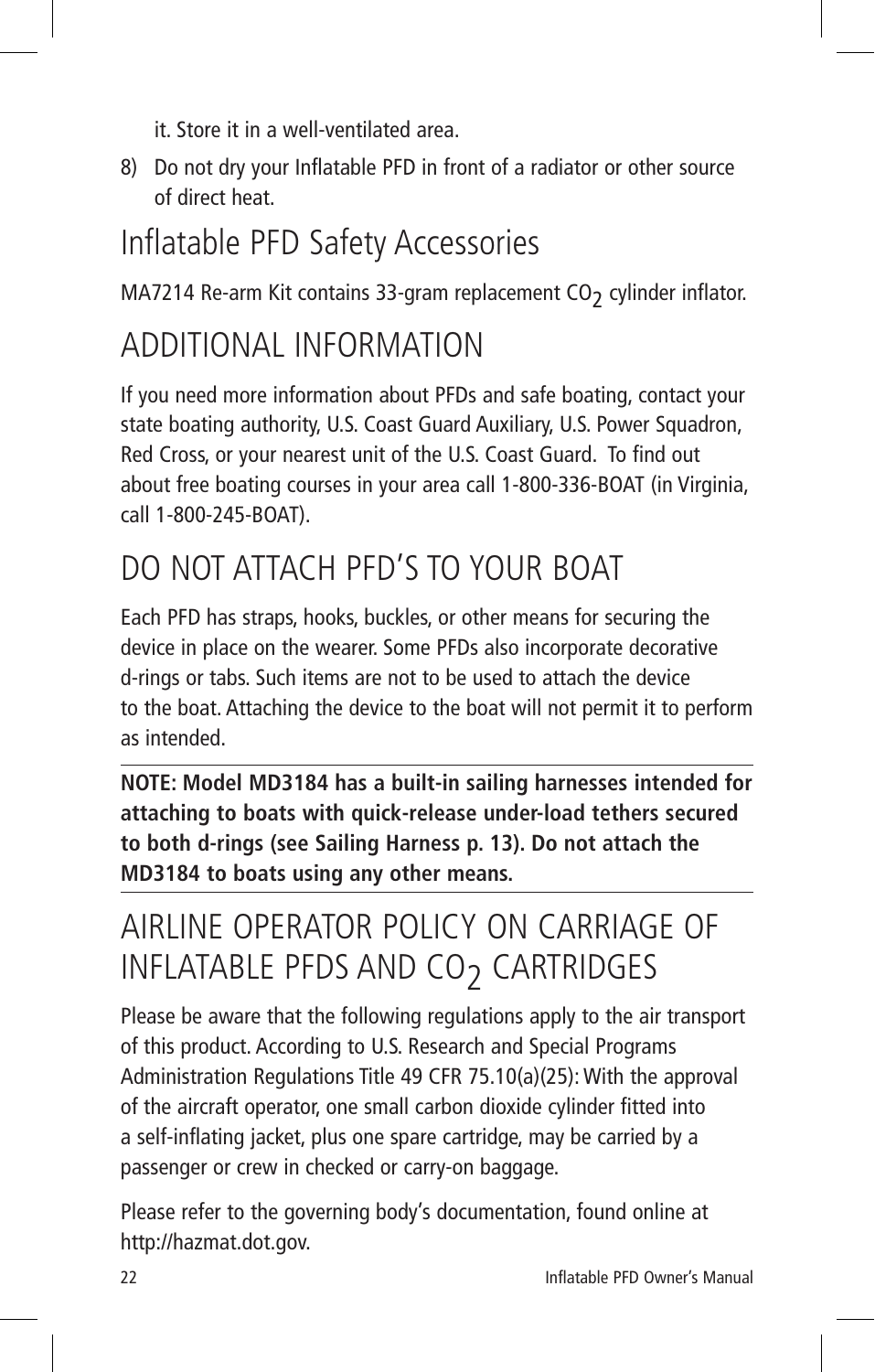Inflatable PFD Owner's Manual 23

Ï

I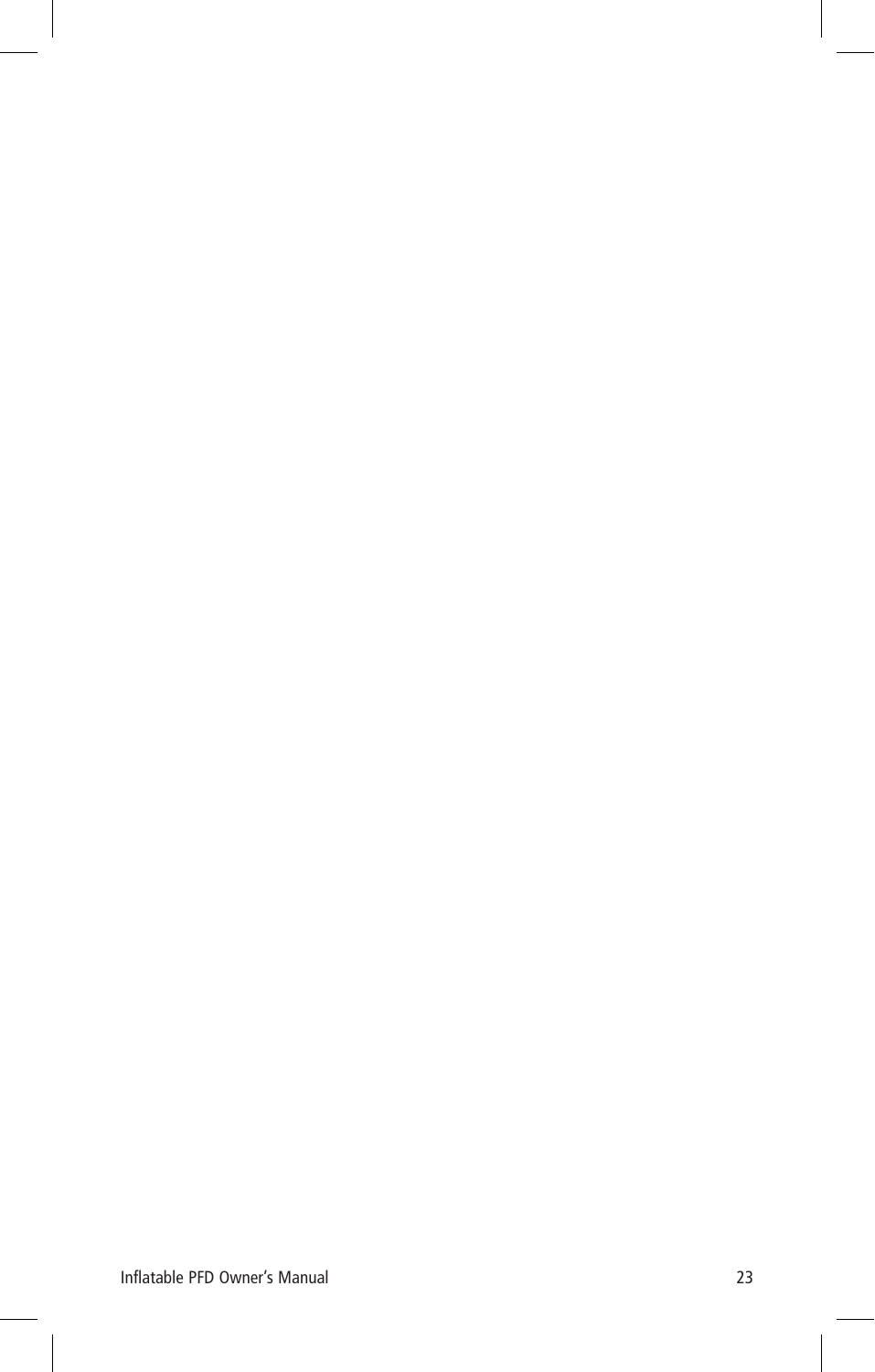$\overline{\phantom{a}}$ 

Í

I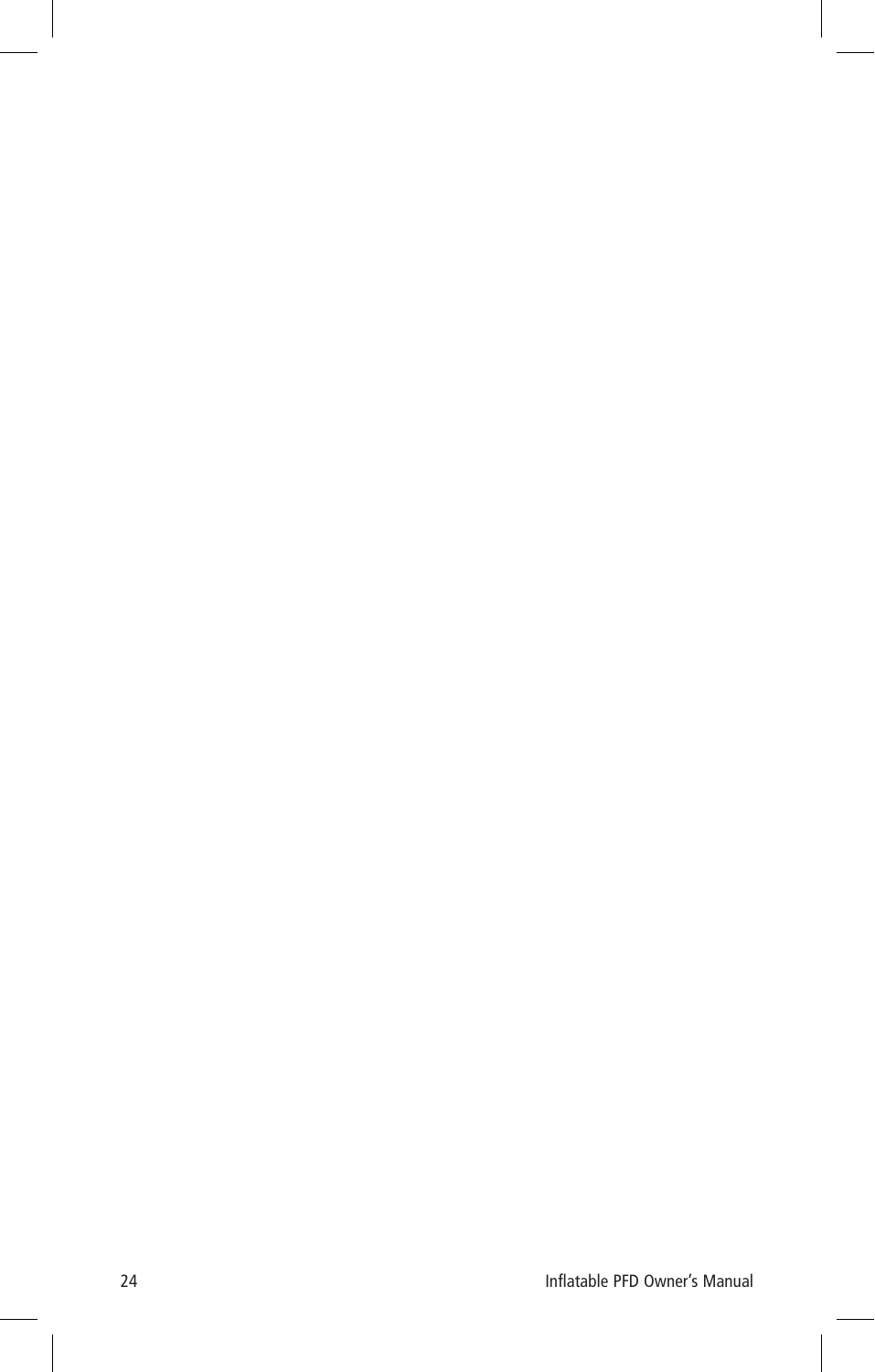Inflatable PFD Owner's Manual 25

Ï

I